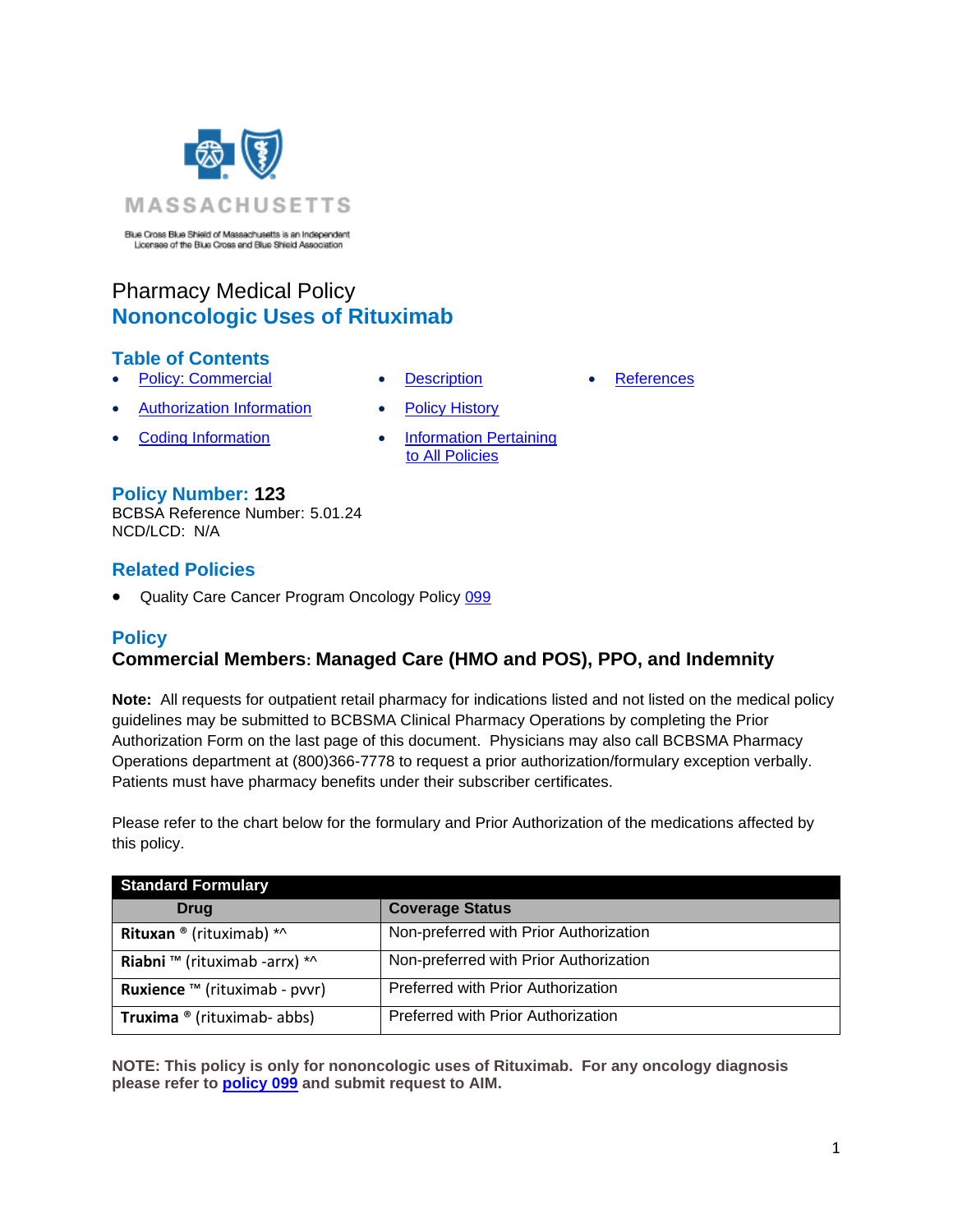Rituximab\*^ may be considered **[MEDICALLY NECESSARY](https://www.bluecrossma.org/medical-policies/sites/g/files/csphws2091/files/acquiadam-assets/Definition%20of%20Med%20Nec%20Inv%20Not%20Med%20Nec%20prn.pdf#page=1)** for the following indications:

- Rheumatoid Arthritis**%%**.
- Granulomatosis with Polyangiitis (GPA) (Wegener's Granulomatosis) and Microscopic Polyangiitis (MPA).
- Pemphigus Vulgaris (PV) **%\* .**

\*^ - Rituxan or Riabni approvals require the use of two preferred biosimilars except where noted. %% - Only requires one biosimilar which is FDA approved before allowing the originator product Rituxan. **%\* -** Does not requires any biosimilar as they are not FDA approved before allowing the originator product Rituxan.

Rituximab may be considered **[MEDICALLY NECESSARY](https://www.bluecrossma.org/medical-policies/sites/g/files/csphws2091/files/acquiadam-assets/Definition%20of%20Med%20Nec%20Inv%20Not%20Med%20Nec%20prn.pdf#page=1)** for the following off-label indications:

- the following autoimmune hemolytic anemias (AIHA):
	- o warm AIHA in glucocorticoid-refractory or glucocorticoid-dependent patients;
	- o cold agglutination syndrome;
- thrombotic thrombocytopenic purpura in patients with refractory disease or relapse (ie, lack of response to plasma exchange therapy and glucocorticoids);
- Churg-Strauss syndrome (eosinophilic granulomatosis with polyangiitis):
	- $\circ$  first-line treatment in combination with glucocorticoids for patients with severe (organthreatening) disease;
		- o add-on therapy for treatment-refractory disease;
- factor inhibitors in patients with hemophilia who are refractory to conventional first-line treatments (eg, immune tolerance induction, glucocorticoids with or without cyclophosphamide), preferably as add-on therapy
- add-on therapy for patients with hepatitis C virus-associated cryoglobulinemic vasculitis who have:
	- o active disease resistant to antiviral drugs; or
	- o severe or life-threatening cryoglobulinemic vasculitis;
- multicentric Castleman disease (first- or second-line therapy);
- primary Sjögren syndrome that is refractory to glucocorticoids and other immunosuppressive agents;
- add-on therapy for systemic lupus erythematosus refractory to standard first-line treatment;
- add-on therapy for lupus nephritis refractory to standard first-line treatment regimens;
- systemic sclerosis (scleroderma) in patients refractory to first-line treatment;
- neuromyelitis optica for relapse prevention;
- idiopathic membranous nephropathy;
- glucocorticoid-refractory chronic graft-versus-host disease; and
- desensitization of human leukocyte antigen-sensitized renal transplant candidates before transplantation.

Rituximab is **[INVESTIGATIONAL](https://www.bluecrossma.org/medical-policies/sites/g/files/csphws2091/files/acquiadam-assets/Definition%20of%20Med%20Nec%20Inv%20Not%20Med%20Nec%20prn.pdf#page=1)** for all other nononcologic uses, including but not limited to:

- idiopathic thrombocytopenic purpura in patients who do not respond to first-line treatments;
- paroxysmal cold hemoglobinuria;
- mixed connective tissue disease;
- multiple sclerosis;
- treatment of myasthenia gravis;
- treatment of minimal change disease;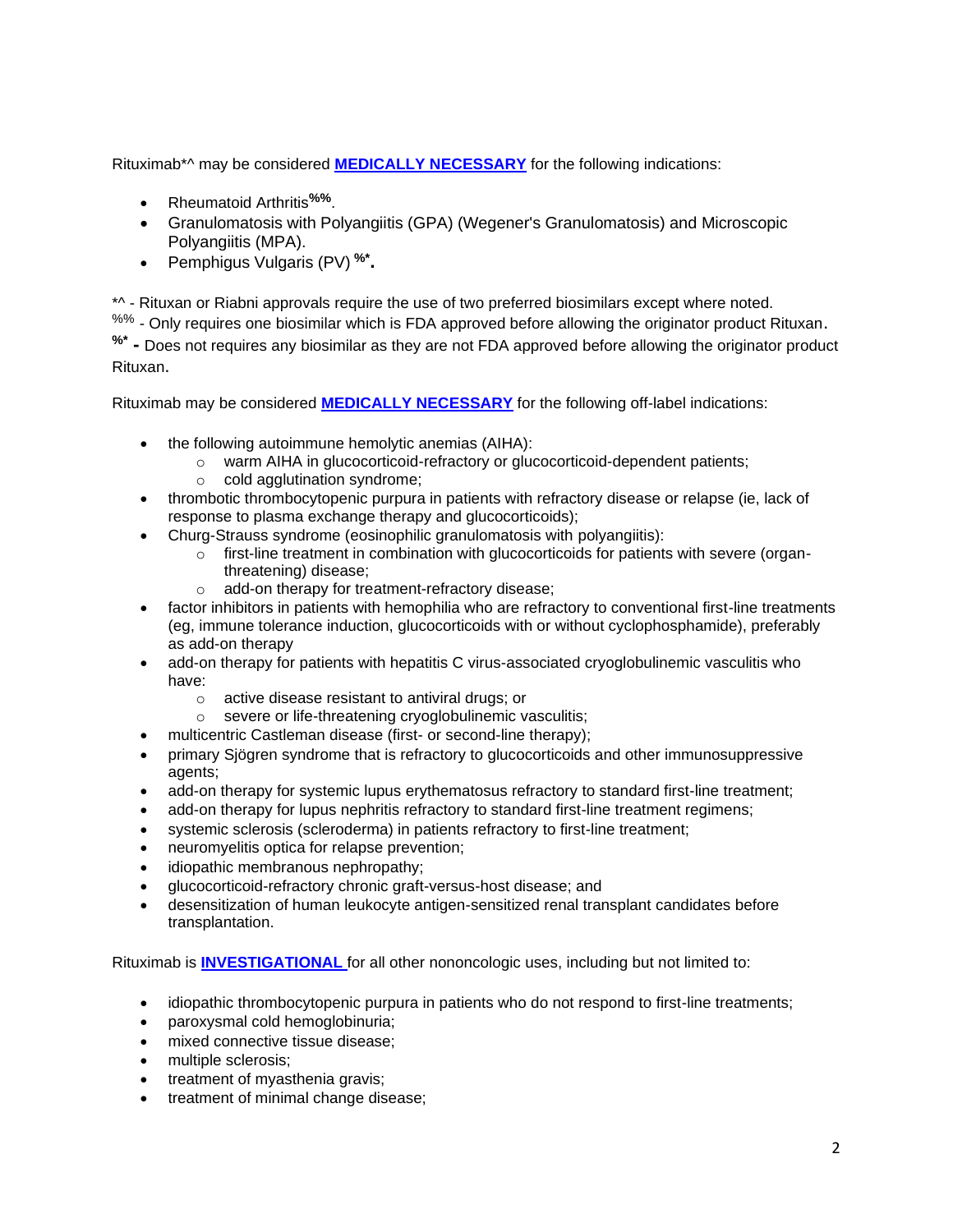- prophylaxis for graft-versus-host disease;
- induction immunosuppressive therapy for kidney transplantation;
- induction immunosuppressive therapy for heart transplantation
- treatment of antibody-mediated rejection in solid organ transplant recipients; and
- treatment of antibody-mediated rejection after pancreatic islet transplantation.

## <span id="page-2-1"></span>**Prior Authorization Information**

#### <span id="page-2-2"></span>**Outpatient**

• For services described in this policy, see below for products where prior authorization **IS REQUIRED** if the procedure is performed **outpatient**.

|                                              | <b>Outpatient</b>                |
|----------------------------------------------|----------------------------------|
| <b>Commercial Managed Care (HMO and POS)</b> | Prior authorization is required. |
| <b>Commercial PPO</b>                        | Prior authorization is required. |

### **CPT Codes / HCPCS Codes / ICD Codes**

*Inclusion or exclusion of a code does not constitute or imply member coverage or provider reimbursement. Please refer to the member's contract benefits in effect at the time of service to determine coverage or non-coverage as it applies to an individual member.*

*Providers should report all services using the most up-to-date industry-standard procedure, revenue, and diagnosis codes, including modifiers where applicable.*

*The following codes are included below for informational purposes only; this is not an all-inclusive list.*

**The above medical necessity criteria MUST be met for the following codes to be covered for Commercial Members: Managed Care (HMO and POS), PPO, Indemnity, Medicare HMO Blue and Medicare PPO Blue:**

<span id="page-2-0"></span>**No specific CPT Codes** 

### **Description**

#### **Rituximab**

Rituximab (Rituxan) is a chimeric murine-human monoclonal antibody directed against the CD20 surface antigen, which is expressed on pre-B and mature B lymphocytes. Rituximab induces lysis of normal and malignant CD20-expressing B cells; possible mechanisms of cell lysis include complement-dependent cytotoxicity and antibody-dependent cell-mediated cytotoxicity.<sup>[1,](https://www.evidencepositioningsystem.com/_w_a35a73ee6248862883ad358107a98a159d95ebd8e5b139b9/BCBSA/html/_w_a35a73ee6248862883ad358107a98a159d95ebd8e5b139b9/#reference-1)</sup>

B cells are thought to play a role in the pathogenesis of rheumatoid arthritis and other autoimmune diseases by producing auto-antibodies and proinflammatory cytokines, and by activating T lymphocytes.<sup>1</sup> Rituximab reduces the number of B cells in the peripheral blood and in lymphoid tissues, thereby interrupting pathogenic processes of autoimmune diseases.

Rituximab is infused intravenously.

#### **Adverse Events**

Rituximab carries the following black box warnings $2$ :

- Fatal infusion reactions within 24 hours of rituximab infusion; approximately 80% of fatal reactions occurred with the first infusion.
- Severe mucocutaneous reactions, some with fatal outcomes.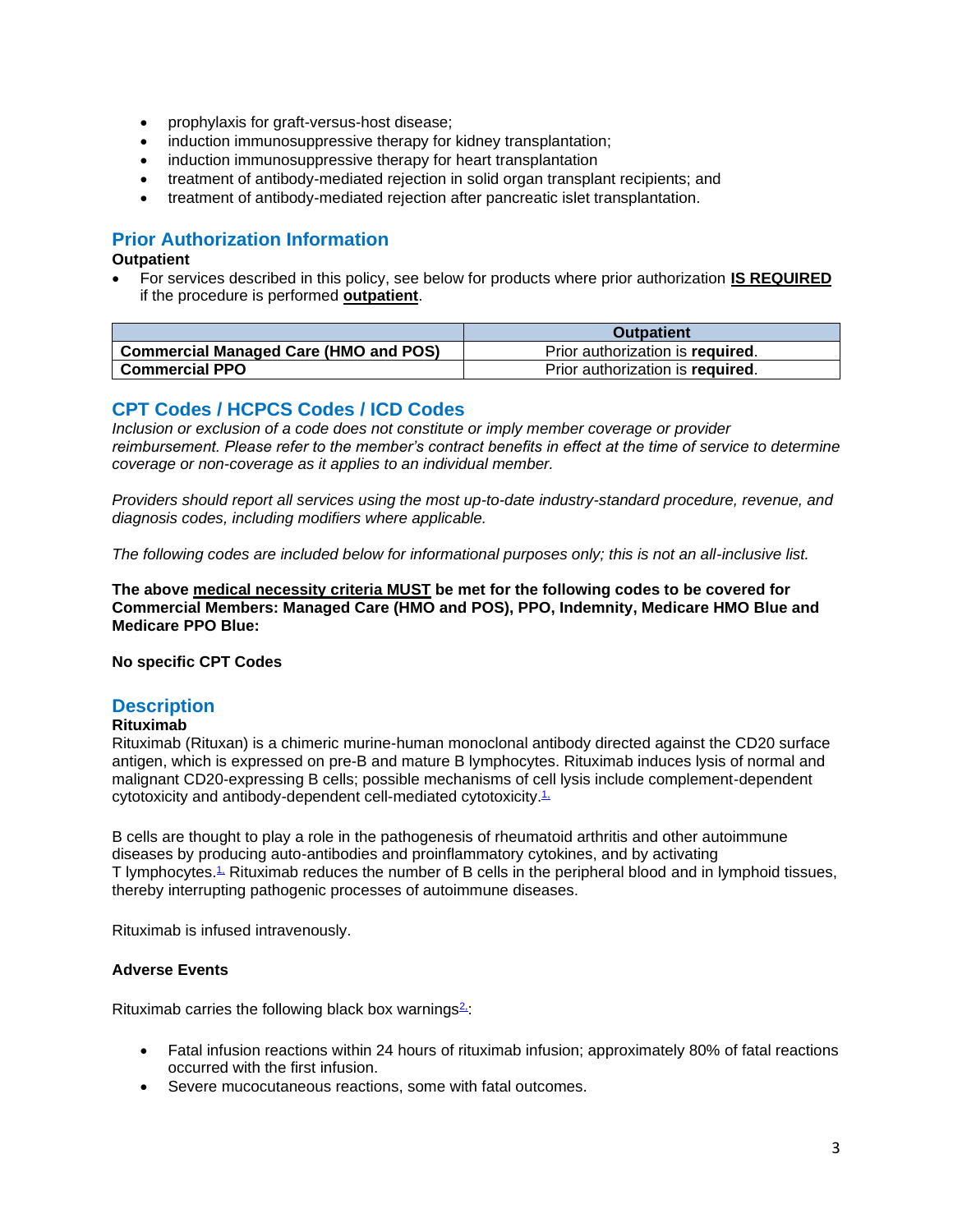- Hepatitis B virus reactivation, in some cases resulting in fulminant hepatitis, hepatic failure, and death.
- Progressive multifocal leukoencephalopathy resulting in death.

Labeled warnings and precautions include:

- Tumor lysis syndrome (for patients with hematologic malignancies)
- **Infections**
- Cardiac arrhythmias and angina
- Bowel obstruction and perforation
- Not administering live virus vaccines before or during rituximab therapy
- Cytopenias.

### **Summary**

#### **Hematologic Disorders and Vasculitides**

For individuals who have AIHA-warm AIHA and cold agglutinin syndrome-refractory to first-line therapy who receive rituximab, the evidence includes RCTs and observational studies. Relevant outcomes are symptoms, change in disease status, functional outcomes, quality of life, and treatmentrelated morbidity. Two RCTs have found that overall response rates were better with rituximab than a control condition at 1 year in patients with newly diagnosed warm AIHA. Serious adverse events were higher with rituximab than corticosteroids (1 RCT) but lower than placebo (the other RCT). Response rates from observations studies have supported these findings and found lesser yet substantive response rates in patients with cold agglutinin syndrome. The evidence is sufficient to determine that the technology results in a meaningful improvement in the net health outcome.

For individuals who have relapsed or refractory ITP who receive rituximab, the evidence includes an RCT of second-line therapy and observational studies. Relevant outcomes are symptoms, change in disease status, functional outcomes, quality of life, and treatment-related morbidity. Rituximab as second-line treatment for adult thrombocytopenia trial failed to demonstrate improved outcomes with rituximab as second-line therapy in adults with ITP. The evidence is insufficient to determine the effects of the technology on health outcomes.

For individuals who have relapsed or refractory TTP who receive rituximab, the evidence includes a nonrandomized trial (phase 2), a cohort study, and case series. Relevant outcomes are symptoms, change in disease status, functional outcomes, quality of life, and treatment-related morbidity. These studies have provided consistent evidence of improved health outcomes. For example, a phase 2 trial reported substantially lower relapse rates than historical controls. The evidence is sufficient to determine that the technology results in a meaningful improvement in the net health outcome.

For individuals who have Churg-Strauss syndrome (eosinophilic granulomatosis with polyangiitis) who receive rituximab, the evidence includes a single-center retrospective observational study and 3 case series. Relevant outcomes are symptoms, change in disease status, functional outcomes, quality of life, and treatment-related morbidity. Response and remission rates have generally been high, but treatmentrelated adverse events-some severe-have been reported. The evidence is insufficient to determine the effects of the technology on health outcomes.

For individuals who have congenital or acquired hemophilia A with inhibitory antibodies, refractory to firstline therapy, who receive rituximab, the evidence includes a phase 2 trial, a cohort study, and case series. Relevant outcomes are symptoms, change in disease status, functional outcomes, quality of life, and treatment-related morbidity. Response rates have varied among reports (25% to 50%), depending on whether rituximab was administered as mono- or combination therapy; remission rates have generally been high. Treatment-related adverse events-some severe-have been reported. The evidence is sufficient to determine that the technology results in a meaningful improvement in the net health outcome.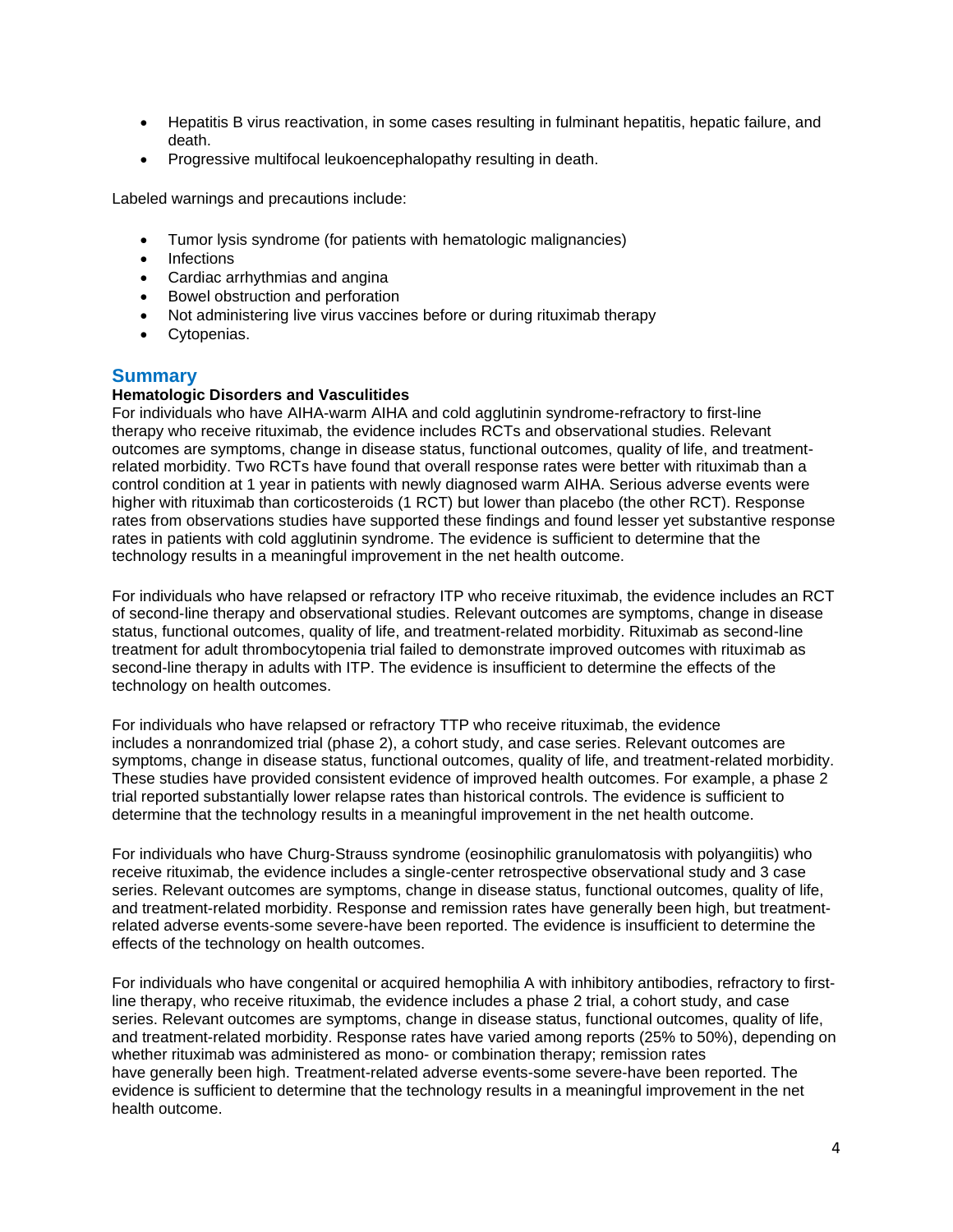For individuals who have HCV-associated cryoglobulinemic vasculitis who receive rituximab, the evidence includes 2 RCTs, a phase 2 nonrandomized trial, and observational studies. Relevant outcomes are symptoms, change in disease status, functional outcomes, quality of life, and treatment-related morbidity. The reported response rates in these studies are consistent with improved health outcomes. The evidence is sufficient to determine that the technology results in a meaningful improvement in the net health outcome.

#### **Autoimmune-Related Connective Tissue Disorders**

For individuals who have MCTD who receive rituximab, the evidence includes 2 case series. Relevant outcomes are symptoms, change in disease status, functional outcomes, quality of life, and treatmentrelated morbidity. In one of the series, 3 of 5 patients with MCTD achieved partial remission with rituximab and, in the other, which focused on MCTD related to interstitial lung disease, there was no significant change in forced vital capacity at 1 or 2 years after initiating rituximab. The evidence is insufficient to determine the effects of the technology on health outcomes.

For individuals who have multicentric Castleman disease (angiofollicular lymph node hyperplasia) who receive rituximab, the evidence includes 2 prospective and 3 retrospective cohort studies. Relevant outcomes are symptoms, change in disease status, functional outcomes, quality of life, and treatmentrelated morbidity. Although the evidence base consists of nonrandomized studies, rituximab has significantly improved overall survival and markedly reduced the incidence of non-Hodgkin lymphoma. The evidence is sufficient to determine that the technology results in a meaningful improvement in the net health outcome.

For individuals who have primary Sjögren syndrome, refractory to first-line therapy, who receive rituximab, the evidence includes a large RCT (disease onset <10 years prior) and smaller observational studies. Relevant outcomes are symptoms, change in disease status, functional outcomes, quality of life, and treatment-related morbidity. The efficacy of rituximab has not been consistently demonstrated in this population. For example, a large (N=120) randomized trial showed no difference in response rates compared with placebo, and a small (N=41) nonrandomized trial showed statistically significant differences in response rates compared with disease-modifying antirheumatic drugs in previously treated patients. The incidence of adverse events did not appear to increase above that observed in other patient populations. The evidence is insufficient to determine the effects of the technology on health outcomes.

For individuals who have SLE, refractory to first-line therapy, who receive rituximab, the evidence includes a large RCT and systematic reviews that also included observational studies. Relevant outcomes are symptoms, change in disease status, functional outcomes, quality of life, and treatmentrelated morbidity. The single RCT failed to show improved response rates at 1 year with rituximab add-on therapy. Cohort studies and case series of refractory patients have generally reported higher response rates than controlled studies. The evidence is insufficient to determine the effects of the technology on health outcomes.

For individuals who have lupus nephritis, refractory to first-line therapy, who receive rituximab, the evidence includes an RCT and noncomparative studies. Relevant outcomes are symptoms, change in disease status, functional outcomes, quality of life, and treatment-related morbidity. The single RCT did not show improved response rates at 1 year with rituximab add-on therapy. Noncomparative studies have reported complete and partial response rates of 30% to 40% and approximately 35%, respectively, in patients with mostly refractory disease. Adverse events occurred in approximately 20% of patients. The evidence is insufficient to determine the effects of the technology on health outcomes.

For individuals who have systemic sclerosis, refractory to first-line therapy, who receive rituximab, the evidence includes observational studies and a small, unblinded trial. Relevant outcomes are symptoms, change in disease status, functional outcomes, quality of life, and treatment-related morbidity. Add-on rituximab therapy has generally improved skin symptoms and pulmonary function tests; adverse events, including sepsis deaths, occurred in 21% to 47% of patients. Long-term follow-up for efficacy and safety is limited. The evidence is insufficient to determine the effects of the technology on health outcomes.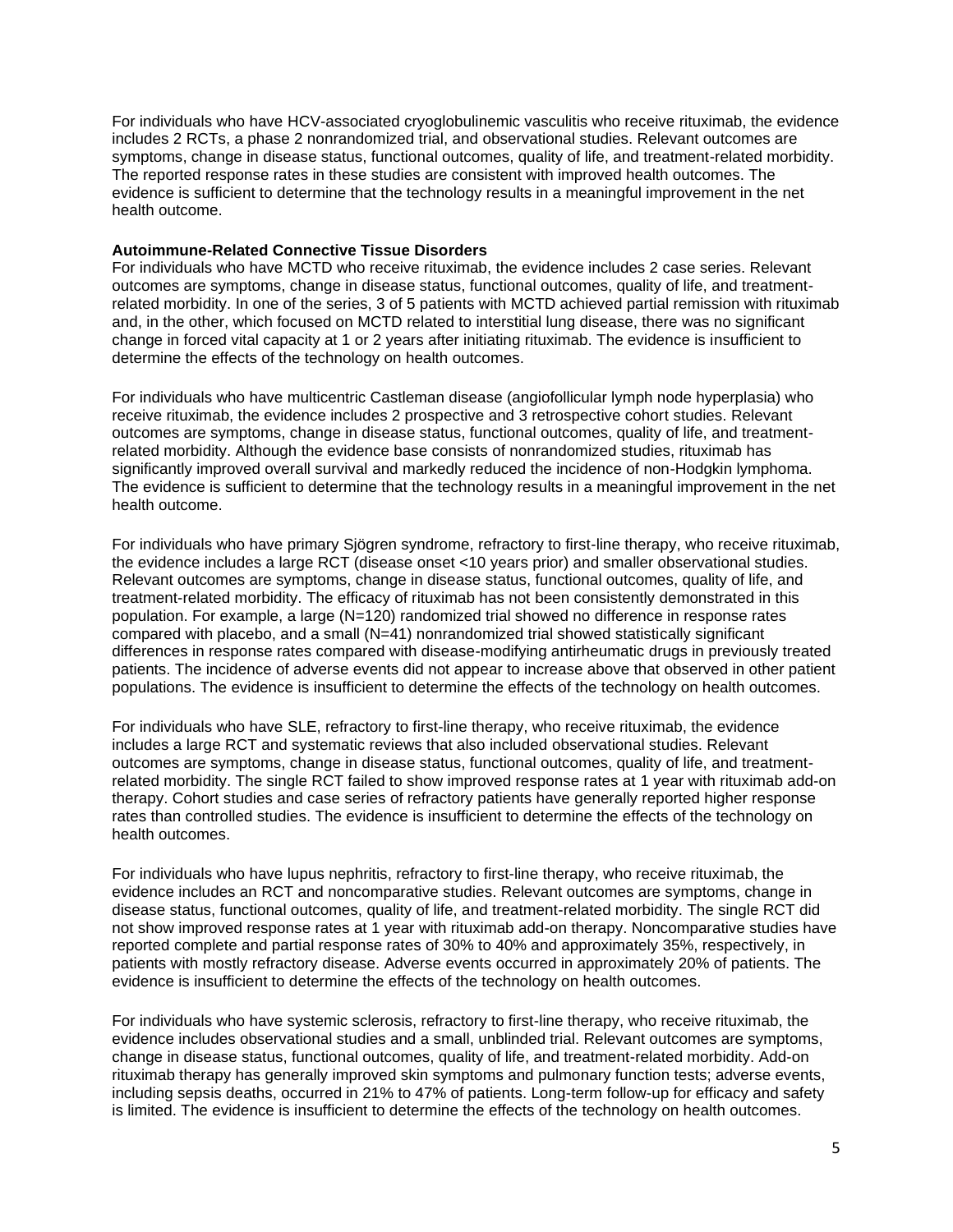#### **Other Autoimmune-Related Conditions and Disorders**

For individuals who have MS who receive rituximab, the evidence includes 2 RCTs, a registry study, and case series. Relevant outcomes are symptoms, functional outcomes, quality of life, and treatment-related morbidity. One RCT in patients with relapsing-remitting MS showed reductions in the number of lesions detected by gadolinium-enhanced magnetic resonance imaging and at 24 and 48 weeks, and in clinical outcomes at 24-week follow-up. However, methodologic limitations restrict the conclusions drawn from these data. One well-designed RCT in patients with primary-progressive MS demonstrated no effect of rituximab on disease progression. A large registry study found that rituximab was associated with a relatively low rate of adverse events and relapses and little change in disability scores; this study lacked a comparison group. The evidence is insufficient to determine the effects of the technology on health outcomes.

For individuals who have NMO (prevention relapse), refractory to first-line therapy, who receive rituximab, the evidence includes uncontrolled observational studies and systematic reviews. Relevant outcomes are symptoms, change in disease status, functional outcomes, quality of life, and treatment-related morbidity. A 2016 systematic review of 46 uncontrolled studies found significant reductions in the relapse rate and Expanded Disability Status Scale scores after beginning treatment with rituximab. Based on adverse events reported, the safety of rituximab in NMO appeared comparable to the safety in other patient populations. The evidence is sufficient to determine that the technology results in a meaningful improvement in the net health outcome.

For individuals who have refractory and nonrefractory myasthenia gravis who receive rituximab, the evidence includes observational studies and a systematic review. Relevant outcomes are change in disease status, quality of life, and treatment-related morbidity. A systematic review found a significant reduction in a myasthenia gravis symptom score after beginning rituximab treatment and a relatively low rate of adverse events. A limitation of the studies was that adverse event reports were not available for all patients. An uncontrolled observational study found significantly better clinical outcomes in patients with anti-MuSK myasthenia who were treated with rituximab compared with those who did not receive rituximab. However, few controlled studies and no RCTs are available. The evidence is insufficient to determine the effects of the technology on health outcomes.

For individuals who have idiopathic membranous nephropathy who receive rituximab, the evidence includes an RCT and observational studies. Relevant outcomes are change in disease status, quality of life, and treatment-related morbidity. Rituximab may have moderate benefit in patients with idiopathic membranous nephropathy who have failed previous treatment with other immunosuppressive regimens or those with a moderate risk of progression who have not previously received immunosuppressive therapy. However, an RCT with longer follow-up is needed to confirm the benefits of rituximab and to determine the optimal schedule, dose, and long-term safety and efficacy. The evidence is sufficient to determine that the technology results in a meaningful improvement in the net health outcome.

For individuals who have minimal change in disease (adults and children) who receive rituximab, the evidence includes observational studies in adults and 2 RCTs and observational studies in children. Relevant outcomes are change in disease status, quality of life, and treatment-related morbidity. Rituximab benefit children with nephrotic syndrome associated with minimal change disease. However, because of the risk of severe and potentially life-threatening complications, rituximab use should be restricted to children with frequent relapses and serious adverse events from their medications (because the long-term efficacy and safety of rituximab in this group of patients remain unclear). The evidence is insufficient to determine the effects of the technology on health outcomes.

#### **Transplant-Related Conditions and Disorders**

For individuals who have corticosteroid-refractory chronic GVHD who receive rituximab, the evidence includes multiple cohort studies. Relevant outcomes are change in disease status, quality of life, and treatment-related morbidity. Treatment with rituximab has demonstrated response rates in most patients, with sustained response and steroid reduction or discontinuation in some. The evidence is sufficient to determine that the technology results in a meaningful improvement in the net health outcome.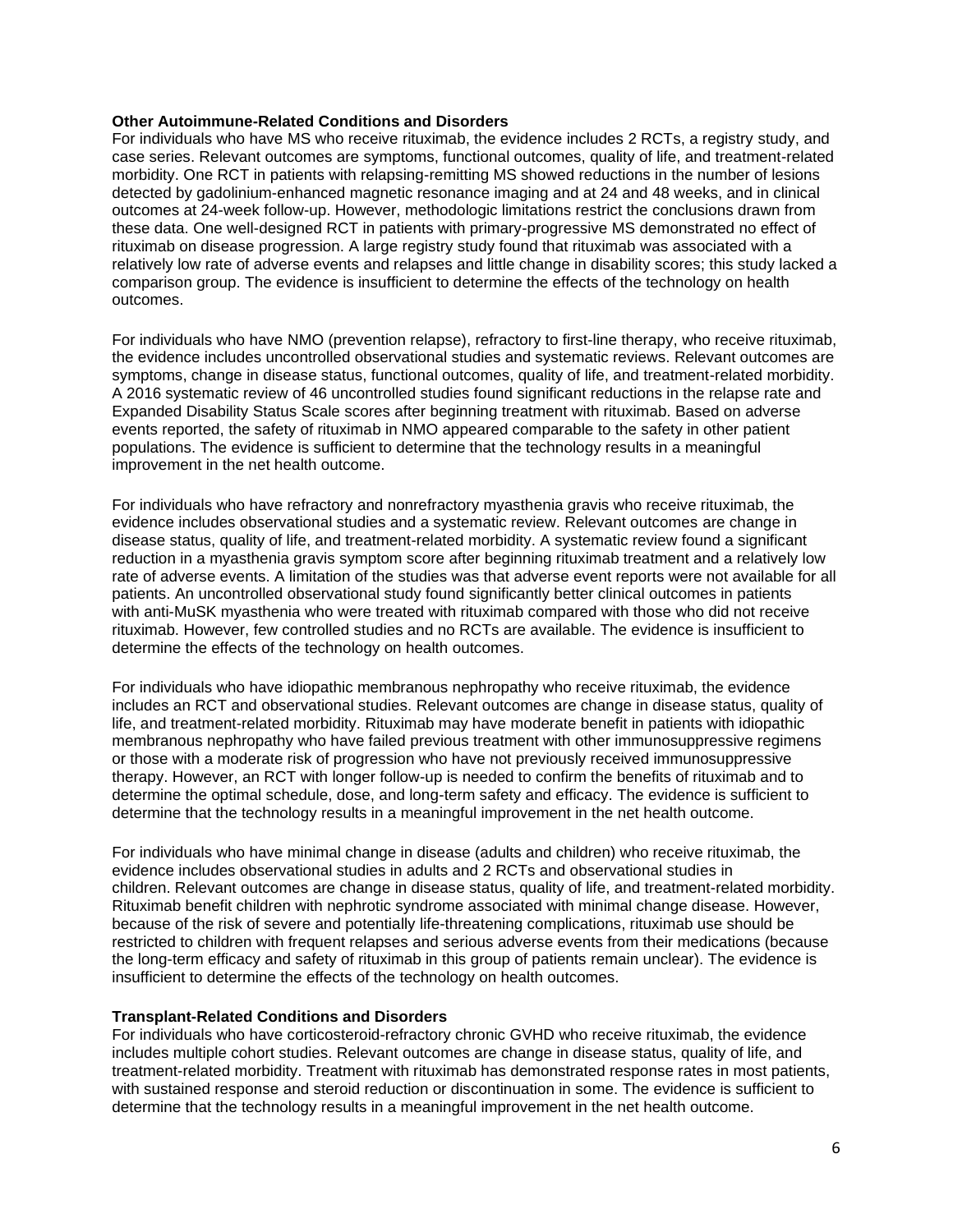For individuals who have sensitization to HLA and are renal transplant candidates who receive rituximab, the evidence includes an RCT and cohort studies. Relevant outcomes are change in disease status, quality of life, and treatment-related morbidity. An RCT comparing desensitization regimens with and without rituximab was terminated due to excess serious adverse events in the control arm. There may be a higher risk of polyomavirus BK virus infection. The evidence is sufficient to determine that the technology results in a meaningful improvement in the net health outcome.

For individuals who are kidney transplant candidates who are receiving induction immunosuppressive therapy, the evidence includes cohort studies with historical controls and case series RCTs and systematic reviews. Although observed improvements in outcomes have suggested potential benefit with rituximab, data are retrospective or from small prospective studies. Dose-response studies and larger RCTs with longer follow-up are needed to demonstrate improved health outcomes. For individuals who are heart transplant candidates who are receiving induction immunosuppressive therapy, the recommendation for the use of rituximab as part of a combination regimen is based on consensus reporting of case reports and expert opinion.

For individuals who have ABMR of a solid organ transplant who receive rituximab, the evidence includes cohort studies with historical controls and case series. Relevant outcomes are change in disease status, quality of life, and treatment-related morbidity. Although observed improvements in outcomes have suggested potential benefit with rituximab, data are retrospective or from small prospective studies. Doseresponse studies and larger RCTs with longer follow-up are needed to demonstrate improved health outcomes. The evidence is insufficient to determine the effects of the technology on health outcomes.

For individuals who have ABMR after pancreatic islet transplantation who receive rituximab, the evidence includes a case report. Relevant outcomes are change in disease status, quality of life, and treatmentrelated morbidity. The evidence is insufficient to determine the effects of the technology on health outcomes.

| <b>Date</b> | <b>Action</b>                                                                      |
|-------------|------------------------------------------------------------------------------------|
| 12/2021     | BCBSA National medical policy review. No changes to policy statements. New         |
|             | references added.                                                                  |
| 7/2021      | Updated to add drug table to the policy along with July changes.                   |
| 12/2020     | BCBSA National medical policy review. No changes to policy statements. New         |
|             | references added.                                                                  |
| 11/2020     | New medical policy describing medically necessary and investigational indications. |
|             | Effective 11/2020                                                                  |

## <span id="page-6-1"></span>**Policy History**

### <span id="page-6-2"></span>**[Information Pertaining to All Blue Cross Blue Shield Medical Policies](#page-6-2)**

Click on any of the following terms to access the relevant information:

- [Medical Policy Terms of Use](http://www.bluecrossma.org/medical-policies/sites/g/files/csphws2091/files/acquiadam-assets/Medical_Policy_Terms_of_Use_prn.pdf)
- [Managed Care Guidelines](http://www.bluecrossma.org/medical-policies/sites/g/files/csphws2091/files/acquiadam-assets/Managed_Care_Guidelines_prn.pdf)
- [Indemnity/PPO Guidelines](http://www.bluecrossma.org/medical-policies/sites/g/files/csphws2091/files/acquiadam-assets/Indemnity_and_PPO_Guidelines_prn.pdf) [Clinical Exception Process](http://www.bluecrossma.org/medical-policies/sites/g/files/csphws2091/files/acquiadam-assets/Clinical_Exception_Process_prn.pdf)

[Medical Technology Assessment Guidelines](http://www.bluecrossma.org/medical-policies/sites/g/files/csphws2091/files/acquiadam-assets/Medical_Technology_Assessment_Guidelines_prn.pdf)

### <span id="page-6-0"></span>**References**

- 1. Biogen and Genentech. Rituxan (rituximab) injection for intravenous infusion prescribing information. 2021; https://www.gene.com/download/pdf/rituxan\_prescribing.pdf. Accessed August 30, 2021.
- 2. Thaler KJ, Gartlehner G, Kien C, et al. Drug Class Review: Targeted Immune Modulators: Final Update 3 Report. Portland OR: Oregon Health & Science University; 2012.
- 3. Packman CH. Hemolytic anemia due to warm autoantibodies. Blood Rev. Jan 2008; 22(1): 17-31. PMID 17904259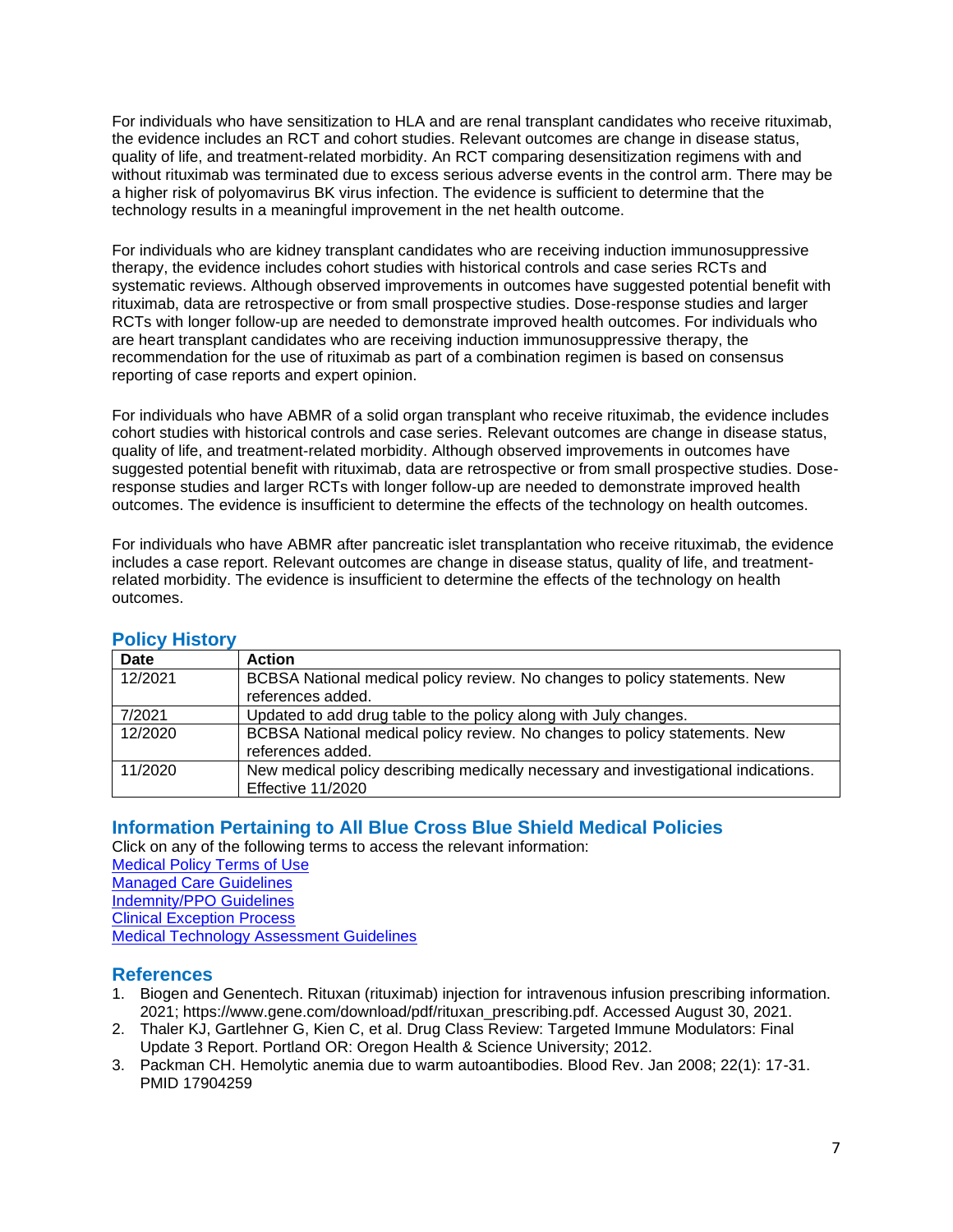- 4. Petz LD. Cold antibody autoimmune hemolytic anemias. Blood Rev. Jan 2008; 22(1): 1-15. PMID 17904258
- 5. Crowther M, Chan YL, Garbett IK, et al. Evidence-based focused review of the treatment of idiopathic warm immune hemolytic anemia in adults. Blood. Oct 13 2011; 118(15): 4036-40. PMID 21778343
- 6. Bussone G, Ribeiro E, Dechartres A, et al. Efficacy and safety of rituximab in adults' warm antibody autoimmune haemolytic anemia: retrospective analysis of 27 cases. Am J Hematol. Mar 2009; 84(3): 153-7. PMID 19123460
- 7. Michel M, Terriou L, Roudot-Thoraval F, et al. A randomized and double-blind controlled trial evaluating the safety and efficacy of rituximab for warm auto-immune hemolytic anemia in adults (the RAIHA study). Am J Hematol. Jan 2017; 92(1): 23-27. PMID 27696475
- 8. Birgens H, Frederiksen H, Hasselbalch HC, et al. A phase III randomized trial comparing glucocorticoid monotherapy versus glucocorticoid and rituximab in patients with autoimmune haemolytic anaemia. Br J Haematol. Nov 2013; 163(3): 393-9. PMID 23981017
- 9. Reynaud Q, Durieu I, Dutertre M, et al. Efficacy and safety of rituximab in auto-immune hemolytic anemia: A meta-analysis of 21 studies. Autoimmun Rev. Apr 2015; 14(4): 304-13. PMID 25497766
- 10. Auger S, Duny Y, Rossi JF, et al. Rituximab before splenectomy in adults with primary idiopathic thrombocytopenic purpura: a meta-analysis. Br J Haematol. Aug 2012; 158(3): 386-98. PMID 22612239
- 11. Arnold DM, Heddle NM, Carruthers J, et al. A pilot randomized trial of adjuvant rituximab or placebo for nonsplenectomized patients with immune thrombocytopenia. Blood. Feb 09 2012; 119(6): 1356- 62. PMID 22223819
- 12. Liang Y, Zhang L, Gao J, et al. Rituximab for children with immune thrombocytopenia: a systematic review. PLoS One. 2012; 7(5): e36698. PMID 22666325
- 13. Gudbrandsdottir S, Birgens HS, Frederiksen H, et al. Rituximab and dexamethasone vs dexamethasone monotherapy in newly diagnosed patients with primary immune thrombocytopenia. Blood. Mar 14 2013; 121(11): 1976-81. PMID 23293082
- 14. Ghanima W, Khelif A, Waage A, et al. Rituximab as second-line treatment for adult immune thrombocytopenia (the RITP trial): a multicentre, randomised, double-blind, placebo-controlled trial. Lancet. Apr 25 2015; 385(9978): 1653-61. PMID 25662413
- 15. Tjnnfjord E, Holme PA, Darne B, et al. Long-term outcomes of patients treated with rituximab as second-line treatment for adult immune thrombocytopenia - Follow-up of the RITP study. Br J Haematol. 2020;191(3):460-465. doi:10.1111/bjh.16672
- 16. Tun NM, Villani GM. Efficacy of rituximab in acute refractory or chronic relapsing non-familial idiopathic thrombotic thrombocytopenic purpura: a systematic review with pooled data analysis. J Thromb Thrombolysis. Oct 2012; 34(3): 347-59. PMID 22547089
- 17. Froissart A, Buffet M, Veyradier A, et al. Efficacy and safety of first-line rituximab in severe, acquired thrombotic thrombocytopenic purpura with a suboptimal response to plasma exchange. Experience of the French Thrombotic Microangiopathies Reference Center. Crit Care Med. Jan 2012; 40(1): 104-11. PMID 21926591
- 18. Scully M, Hunt BJ, Benjamin S, et al. Guidelines on the diagnosis and management of thrombotic thrombocytopenic purpura and other thrombotic microangiopathies. Br J Haematol. Aug 2012; 158(3): 323-35. PMID 22624596
- 19. Harambat J, Lamireau D, Delmas Y, et al. Successful treatment with rituximab for acute refractory thrombotic thrombocytopenic purpura related to acquired ADAMTS13 deficiency: a pediatric report and literature review. Pediatr Crit Care Med. Mar 2011; 12(2): e90-3. PMID 20625343
- 20. Scully M, McDonald V, Cavenagh J, et al. A phase 2 study of the safety and efficacy of rituximab with plasma exchange in acute acquired thrombotic thrombocytopenic purpura. Blood. Aug 18 2011; 118(7): 1746-53. PMID 21636861
- 21. Scully M, Cohen H, Cavenagh J, et al. Remission in acute refractory and relapsing thrombotic thrombocytopenic purpura following rituximab is associated with a reduction in IgG antibodies to ADAMTS-13. Br J Haematol. Feb 2007; 136(3): 451-61. PMID 17233847
- 22. Mahr A, Moosig F, Neumann T, et al. Eosinophilic granulomatosis with polyangiitis (Churg-Strauss): evolutions in classification, etiopathogenesis, assessment and management. Curr Opin Rheumatol. Jan 2014; 26(1): 16-23. PMID 24257370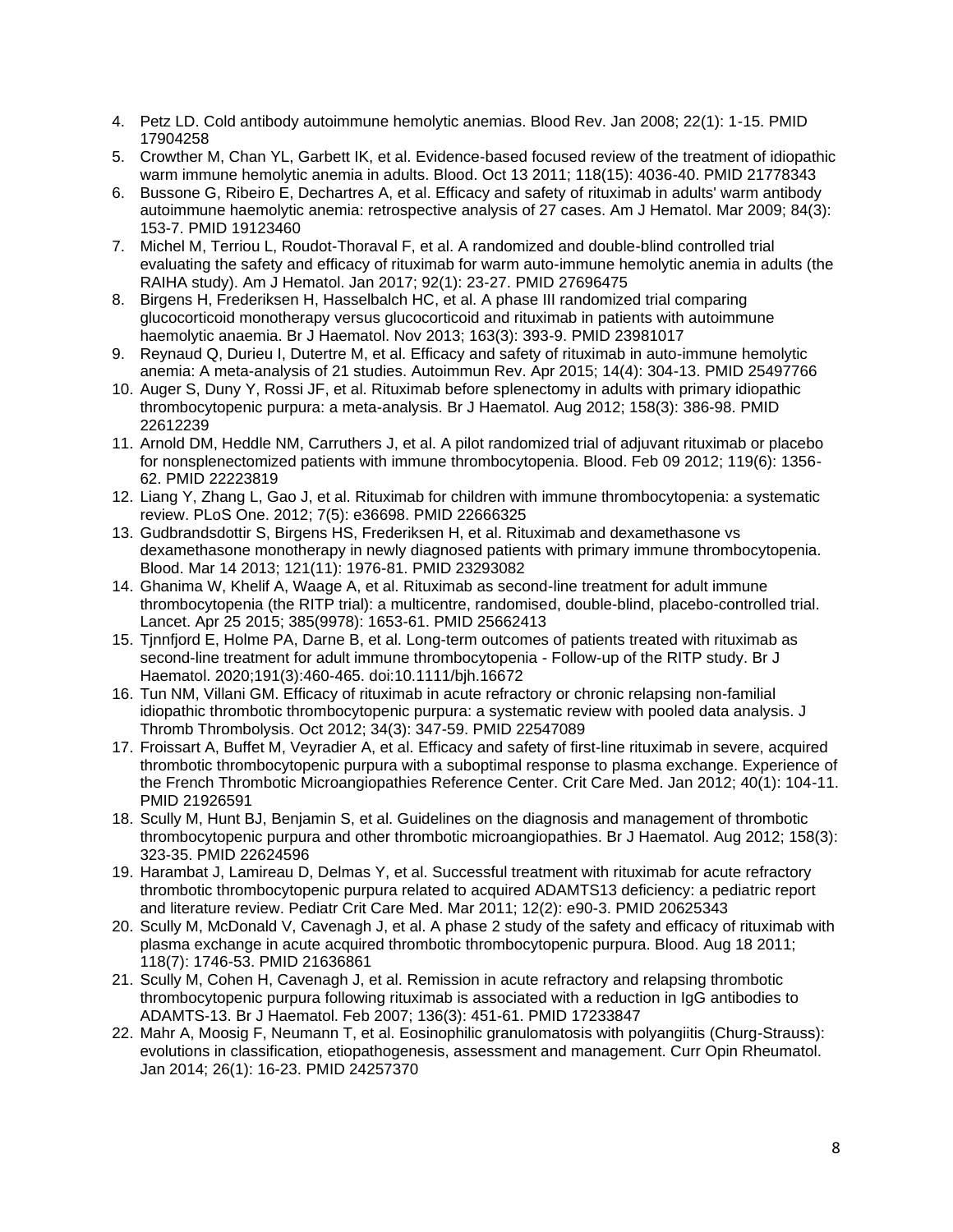- 23. Clain JM, Cartin-Ceba R, Fervenza FC, et al. Experience with rituximab in the treatment of antineutrophil cytoplasmic antibody associated vasculitis. Ther Adv Musculoskelet Dis. Apr 2014; 6(2): 58-74. PMID 24688606
- 24. Canzian A, Venhoff N, Urban ML, et al. Use of Biologics to Treat Relapsing and/or Refractory Eosinophilic Granulomatosis With Polyangiitis: Data From a European Collaborative Study. Arthritis Rheumatol. Mar 2021; 73(3): 498-503. PMID 33001543
- 25. Thiel J, Troilo A, Salzer U, et al. Rituximab as Induction Therapy in Eosinophilic Granulomatosis with Polyangiitis Refractory to Conventional Immunosuppressive Treatment: A 36-Month Follow-Up Analysis. J Allergy Clin Immunol Pract. Nov 2017; 5(6): 1556-1563. PMID 28916432
- 26. Novikov P, Moiseev S, Smitienko I, et al. Rituximab as induction therapy in relapsing eosinophilic granulomatosis with polyangiitis: A report of 6 cases. Joint Bone Spine. Jan 2016; 83(1): 81-4. PMID 26494587
- 27. Mohammad AJ, Hot A, Arndt F, et al. Rituximab for the treatment of eosinophilic granulomatosis with polyangiitis (Churg-Strauss). Ann Rheum Dis. Feb 2016; 75(2): 396-401. PMID 25467294
- 28. Munoz SA, Gandino IJ, Orden AO, et al. Rituximab in the treatment of eosinophilic granulomatosis with polyangiitis. Reumatol Clin. May-Jun 2015; 11(3): 165-9. PMID 25523986
- 29. Thiel J, Hassler F, Salzer U, et al. Rituximab in the treatment of refractory or relapsing eosinophilic granulomatosis with polyangiitis (Churg-Strauss syndrome). Arthritis Res Ther. Sep 24 2013; 15(5): R133. PMID 24286362
- 30. National Heart Lung and Blood Institute. Hemophilia; Updated September 11, 2019. https://www.nhlbi.nih.gov/health-topics/hemophilia. Accessed August 31, 2021.
- 31. Huth-Kuhne A, Baudo F, Collins P, et al. International recommendations on the diagnosis and treatment of patients with acquired hemophilia A. Haematologica. Apr 2009; 94(4): 566-75. PMID 19336751
- 32. Collins PW, Chalmers E, Hart DP, et al. Diagnosis and treatment of factor VIII and IX inhibitors in congenital haemophilia: (4th edition). UK Haemophilia Centre Doctors Organization. Br J Haematol. Jan 2013; 160(2): 153-70. PMID 23157203
- 33. Laros-van Gorkom BA, Falaise C, Astermark J. Immunosuppressive agents in the treatment of inhibitors in congenital haemophilia A and B--a systematic literature review. Eur J Haematol Suppl. Aug 2014; 76: 26-38. PMID 24957105
- 34. Franchini M, Mengoli C, Lippi G, et al. Immune tolerance with rituximab in congenital haemophilia with inhibitors: a systematic literature review based on individual patients' analysis. Haemophilia. Sep 2008; 14(5): 903-12. PMID 18671801
- 35. Leissinger C, Josephson CD, Granger S, et al. Rituximab for treatment of inhibitors in haemophilia A. A Phase II study. Thromb Haemost. Sep 02 2014; 112(3): 445-58. PMID 24919980
- 36. Deodhar A. Update in rheumatology: evidence published in 2012. Ann Intern Med. Jun 18 2013; 158(12): 903-6. PMID 23580081
- 37. Dammacco F, Sansonno D. Therapy for hepatitis C virus-related cryoglobulinemic vasculitis. N Engl J Med. Sep 12 2013; 369(11): 1035-45. PMID 24024840
- 38. Puechal X, Guillevin L. Therapeutic immunomodulation in systemic vasculitis: taking stock. Joint Bone Spine. Jul 2013; 80(4): 374-9. PMID 23237994
- 39. Pietrogrande M, De Vita S, Zignego AL, et al. Recommendations for the management of mixed cryoglobulinemia syndrome in hepatitis C virus-infected patients. Autoimmun Rev. Jun 2011; 10(8): 444-54. PMID 21303705
- 40. Sneller MC, Hu Z, Langford CA. A randomized controlled trial of rituximab following failure of antiviral therapy for hepatitis C virus-associated cryoglobulinemic vasculitis. Arthritis Rheum. Mar 2012; 64(3): 835-42. PMID 22147444
- 41. De Vita S, Quartuccio L, Isola M, et al. A randomized controlled trial of rituximab for the treatment of severe cryoglobulinemic vasculitis. Arthritis Rheum. Mar 2012; 64(3): 843-53. PMID 22147661
- 42. Visentini M, Tinelli C, Colantuono S, et al. Efficacy of low-dose rituximab for the treatment of mixed cryoglobulinemia vasculitis: Phase II clinical trial and systematic review. Autoimmun Rev. Oct 2015; 14(10): 889-96. PMID 26031898
- 43. Ortega-Hernandez OD, Shoenfeld Y. Mixed connective tissue disease: an overview of clinical manifestations, diagnosis and treatment. Best Pract Res Clin Rheumatol. Feb 2012; 26(1): 61-72. PMID 22424193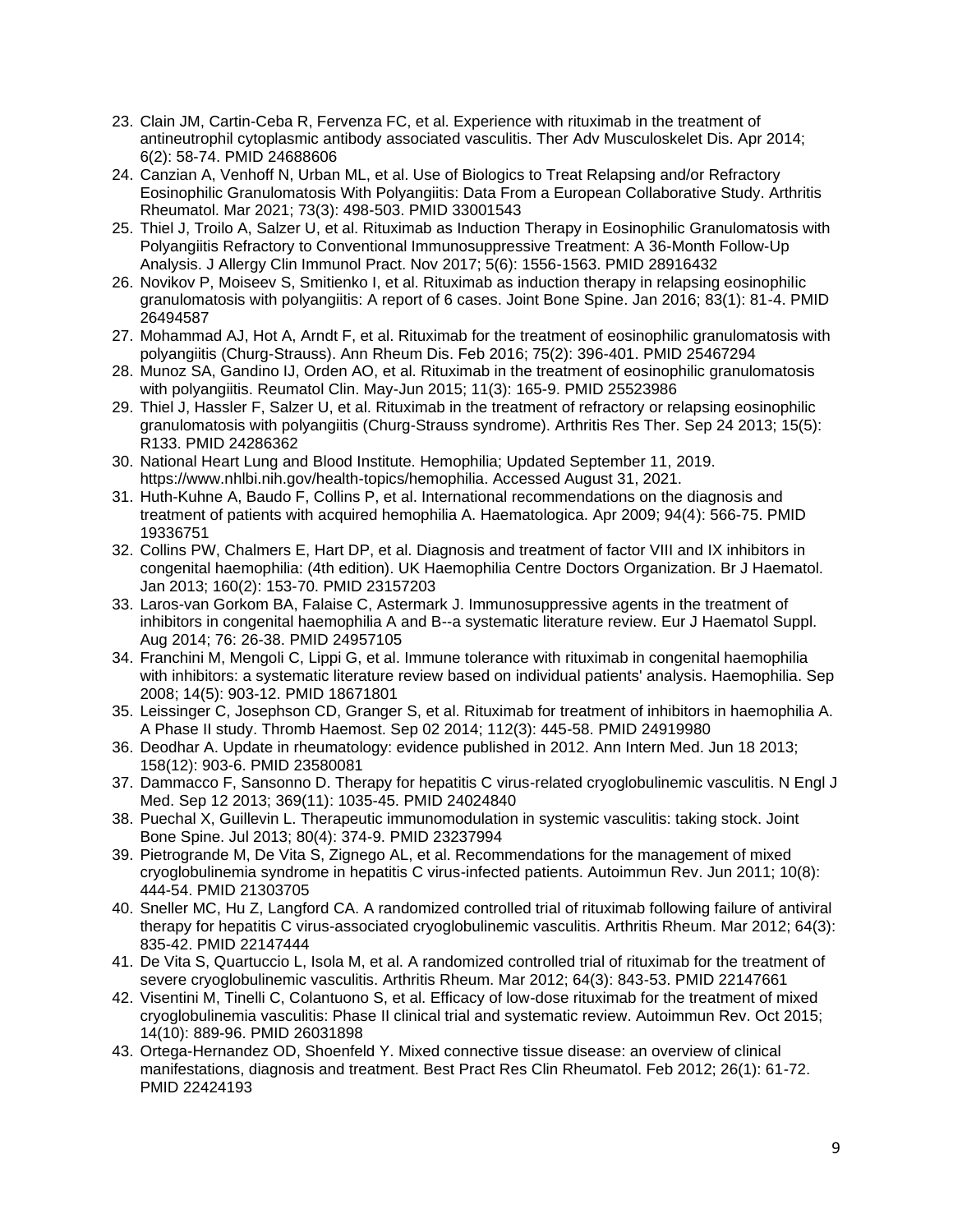- 44. Lepri G, Avouac J, Airo P, et al. Effects of rituximab in connective tissue disorders related interstitial lung disease. Clin Exp Rheumatol. Sep-Oct 2016; 34 Suppl 100(5): 181-185. PMID 27749242
- 45. Jansson AF, Sengler C, Kuemmerle-Deschner J, et al. B cell depletion for autoimmune diseases in paediatric patients. Clin Rheumatol. Jan 2011; 30(1): 87-97. PMID 21120559
- 46. Mylona EE, Baraboutis IG, Lekakis LJ, et al. Multicentric Castleman's disease in HIV infection: a systematic review of the literature. AIDS Rev. Jan-Mar 2008; 10(1): 25-35. PMID 18385778
- 47. Panel on Opportunistic Infections in HIV-Infected Adults and Adolescents. Guidelines for the prevention and treatment of opportunistic infections in HIV-infected adults and adolescents: recommendations from the Centers for Disease Control and Prevention, the National Institutes of Health, and the HIV Medicine Association of the Infectious Diseases Society of America. 2021; https://clinicalinfo.hiv.gov/en/guidelines/adult-and-adolescent-opportunistic-infection/whats-newguidelines. Accessed August 30, 2021.
- 48. Reid E, Nooka A, Blackmon J, et al. Clinical use of rituximab in patients with HIV related lymphoma and Multicentric Castleman's disease. Curr Drug Deliv. Jan 2012; 9(1): 41-51. PMID 22023215
- 49. Gerard L, Michot JM, Burcheri S, et al. Rituximab decreases the risk of lymphoma in patients with HIV-associated multicentric Castleman disease. Blood. Mar 08 2012; 119(10): 2228-33. PMID 22223822
- 50. Hoffmann C, Schmid H, Muller M, et al. Improved outcome with rituximab in patients with HIVassociated multicentric Castleman disease. Blood. Sep 29 2011; 118(13): 3499-503. PMID 21778341
- 51. Gliga S, Orth HM, Lubke N, et al. Multicentric Castleman's disease in HIV patients: a single-center cohort diagnosed from 2008 to 2018. Infection. May 04 2021. PMID 33945103
- 52. Shin DY, Jeon YK, Hong YS, et al. Clinical dissection of multicentric Castleman disease. Leuk Lymphoma. Aug 2011; 52(8): 1517-22. PMID 21585280
- 53. Doolan G, Faizal NM, Foley C, et al. Treatment strategies for Sjogren's syndrome with childhood onset: a systematic review of the literature. Rheumatology (Oxford). Jul 20 2021. PMID 34289032
- 54. Souza FB, Porfirio GJ, Andriolo BN, et al. Rituximab Effectiveness and Safety for Treating Primary Sjogren's Syndrome (pSS): Systematic Review and Meta-Analysis. PLoS One. 2016; 11(3): e0150749. PMID 26998607
- 55. Ramos-Casals M, Tzioufas AG, Stone JH, et al. Treatment of primary Sjogren syndrome: a systematic review. JAMA. Jul 28 2010; 304(4): 452-60. PMID 20664046
- 56. Devauchelle-Pensec V, Mariette X, Jousse-Joulin S, et al. Treatment of primary Sjogren syndrome with rituximab: a randomized trial. Ann Intern Med. Feb 18 2014; 160(4): 233-42. PMID 24727841
- 57. Carubbi F, Cipriani P, Marrelli A, et al. Efficacy and safety of rituximab treatment in early primary Sjogren's syndrome: a prospective, multi-center, follow-up study. Arthritis Res Ther. Oct 30 2013; 15(5): R172. PMID 24286296
- 58. Gottenberg JE, Cinquetti G, Larroche C, et al. Efficacy of rituximab in systemic manifestations of primary Sjogren's syndrome: results in 78 patients of the AutoImmune and Rituximab registry. Ann Rheum Dis. Jun 2013; 72(6): 1026-31. PMID 23264337
- 59. Mekinian A, Ravaud P, Larroche C, et al. Rituximab in central nervous system manifestations of patients with primary Sjogren's syndrome: results from the AIR registry. Clin Exp Rheumatol. Mar-Apr 2012; 30(2): 208-12. PMID 22341206
- 60. Mekinian A, Ravaud P, Hatron PY, et al. Efficacy of rituximab in primary Sjogren's syndrome with peripheral nervous system involvement: results from the AIR registry. Ann Rheum Dis. Jan 2012; 71(1): 84-7. PMID 21926185
- 61. Borba HH, Wiens A, de Souza TT, et al. Efficacy and safety of biologic therapies for systemic lupus erythematosus treatment: systematic review and meta-analysis. BioDrugs. Apr 2014; 28(2): 211-28. PMID 24190520
- 62. Duxbury B, Combescure C, Chizzolini C. Rituximab in systemic lupus erythematosus: an updated systematic review and meta-analysis. Lupus. Dec 2013; 22(14): 1489-503. PMID 24135078
- 63. Cobo-Ibanez T, Loza-Santamaria E, Pego-Reigosa JM, et al. Efficacy and safety of rituximab in the treatment of non-renal systemic lupus erythematosus: a systematic review. Semin Arthritis Rheum. Oct 2014; 44(2): 175-85. PMID 24830791
- 64. Lan L, Han F, Chen JH. Efficacy and safety of rituximab therapy for systemic lupus erythematosus: a systematic review and meta-analysis. J Zhejiang Univ Sci B. Sep 2012; 13(9): 731-44. PMID 22949364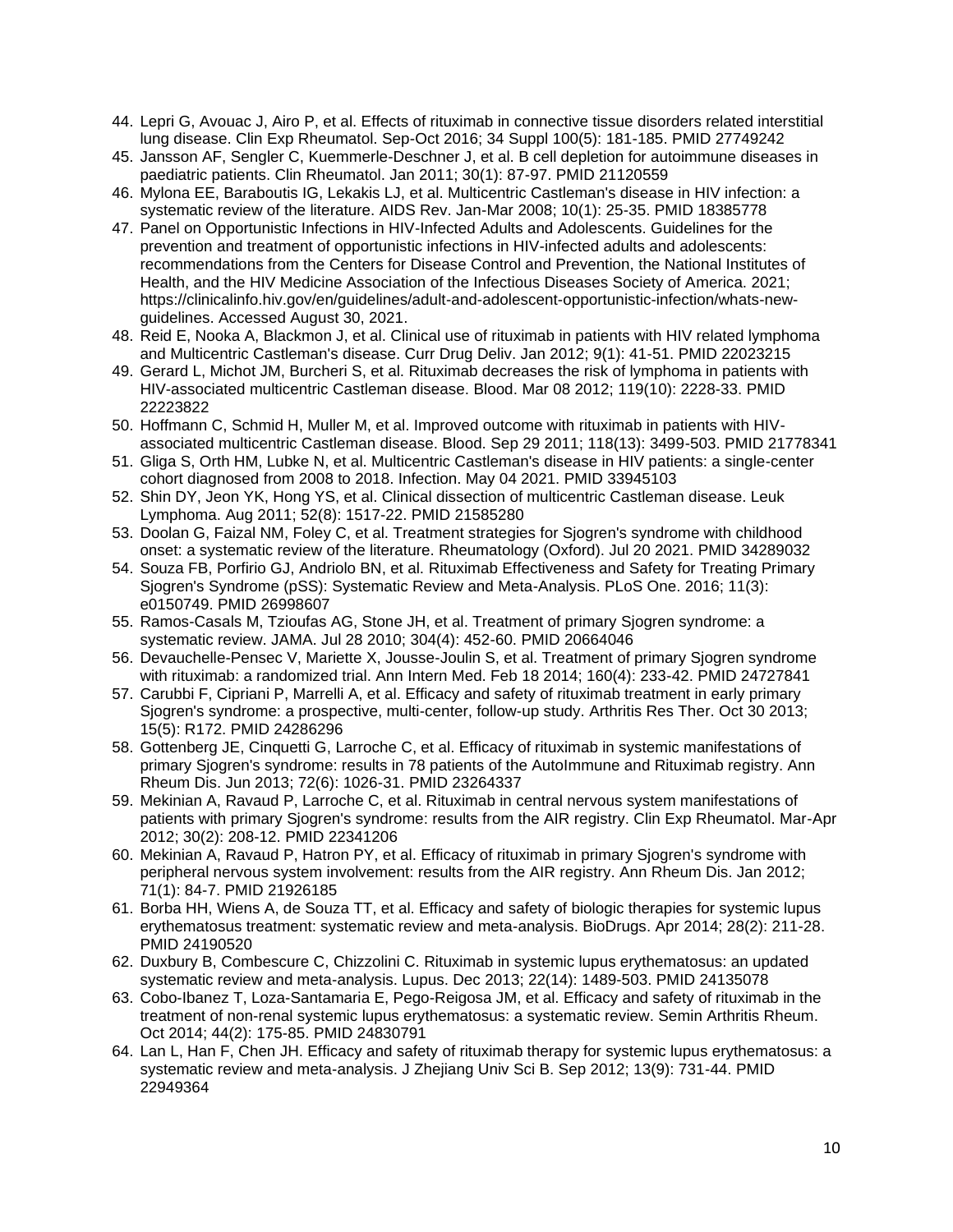- 65. Andrade-Ortega L, Irazoque-Palazuelos F, Lopez-Villanueva R, et al. [Efficacy of rituximab versus cyclophosphamide in lupus patients with severe manifestations. A randomized and multicenter study]. Reumatol Clin. Sep-Oct 2010; 6(5): 250-5. PMID 21794725
- 66. Merrill JT, Neuwelt CM, Wallace DJ, et al. Efficacy and safety of rituximab in moderately-to-severely active systemic lupus erythematosus: the randomized, double-blind, phase II/III systemic lupus erythematosus evaluation of rituximab trial. Arthritis Rheum. Jan 2010; 62(1): 222-33. PMID 20039413
- 67. Merrill J, Buyon J, Furie R, et al. Assessment of flares in lupus patients enrolled in a phase II/III study of rituximab (EXPLORER). Lupus. Jun 2011; 20(7): 709-16. PMID 21478286
- 68. Rudnicka L, Olszewska M, Kardynal A. Unanswered questions in evaluating rituximab efficacy: comment on the article by Merrill et al. Arthritis Rheum. Aug 2010; 62(8): 2566. PMID 20496370
- 69. Rovin BH, Furie R, Latinis K, et al. Efficacy and safety of rituximab in patients with active proliferative lupus nephritis: the Lupus Nephritis Assessment with Rituximab study. Arthritis Rheum. Apr 2012; 64(4): 1215-26. PMID 22231479
- 70. Lightstone L. The landscape after LUNAR: rituximab's crater-filled path. Arthritis Rheum. Apr 2012; 64(4): 962-5. PMID 22231618
- 71. Henderson LK, Masson P, Craig JC, et al. Induction and maintenance treatment of proliferative lupus nephritis: a meta-analysis of randomized controlled trials. Am J Kidney Dis. Jan 2013; 61(1): 74-87. PMID 23182601
- 72. Roccatello D, Sciascia S, Naretto C, et al. A Prospective Study on Long-Term Clinical Outcomes of Patients With Lupus Nephritis Treated With an Intensified B-Cell Depletion Protocol Without Maintenance Therapy. Kidney Int Rep. Apr 2021; 6(4): 1081-1087. PMID 33912758
- 73. Goswami RP, Sircar G, Sit H, et al. Cyclophosphamide Versus Mycophenolate Versus Rituximab in Lupus Nephritis Remission Induction: A Historical Head-to-Head Comparative Study. J Clin Rheumatol. Jan 2019; 25(1): 28-35. PMID 29561474
- 74. Weidenbusch M, Rommele C, Schrottle A, et al. Beyond the LUNAR trial. Efficacy of rituximab in refractory lupus nephritis. Nephrol Dial Transplant. Jan 2013; 28(1): 106-11. PMID 22764193
- 75. Diaz-Lagares C, Croca S, Sangle S, et al. Efficacy of rituximab in 164 patients with biopsy-proven lupus nephritis: pooled data from European cohorts. Autoimmun Rev. Mar 2012; 11(5): 357-64. PMID 22032879
- 76. Phumethum V, Jamal S, Johnson SR. Biologic therapy for systemic sclerosis: a systematic review. J Rheumatol. Feb 2011; 38(2): 289-96. PMID 21041277
- 77. Daoussis D, Liossis SN, Tsamandas AC, et al. Experience with rituximab in scleroderma: results from a 1-year, proof-of-principle study. Rheumatology (Oxford). Feb 2010; 49(2): 271-80. PMID 19447770
- 78. McQueen FM, Solanki K. Rituximab in diffuse cutaneous systemic sclerosis: should we be using it today?. Rheumatology (Oxford). May 2015; 54(5): 757-67. PMID 25573841
- 79. Elhai M, Boubaya M, Distler O, et al. Outcomes of patients with systemic sclerosis treated with rituximab in contemporary practice: a prospective cohort study. Ann Rheum Dis. Jul 2019; 78(7): 979- 987. PMID 30967395
- 80. Jordan S, Distler JH, Maurer B, et al. Effects and safety of rituximab in systemic sclerosis: an analysis from the European Scleroderma Trial and Research (EUSTAR) group. Ann Rheum Dis. Jun 2015; 74(6): 1188-94. PMID 24442885
- 81. Khanna D, Furst DE, Hays RD, et al. Minimally important difference in diffuse systemic sclerosis: results from the D-penicillamine study. Ann Rheum Dis. Oct 2006; 65(10): 1325-9. PMID 16540546
- 82. Yilmaz DD, Borekci S, Musellim B. Comparison of the effectiveness of cyclophosphamide and rituximab treatment in patients with systemic sclerosis-related interstitial lung diseases: a retrospective, observational cohort study. Clin Rheumatol. May 31 2021. PMID 34056665
- 83. Sumida H, Asano Y, Tamaki Z, et al. Successful experience of rituximab therapy for systemic sclerosis-associated interstitial lung disease with concomitant systemic lupus erythematosus. J Dermatol. May 2014; 41(5): 418-20. PMID 24801917
- 84. Moazedi-Fuerst FC, Kielhauser SM, Brickmann K, et al. Rituximab for systemic sclerosis: arrest of pulmonary disease progression in five cases. Results of a lower dosage and shorter interval regimen. Scand J Rheumatol. 2014; 43(3): 257-8. PMID 24611681
- 85. Braun-Moscovici Y, Butbul-Aviel Y, Guralnik L, et al. Rituximab: rescue therapy in life-threatening complications or refractory autoimmune diseases: a single center experience. Rheumatol Int. Jun 2013; 33(6): 1495-504. PMID 23239037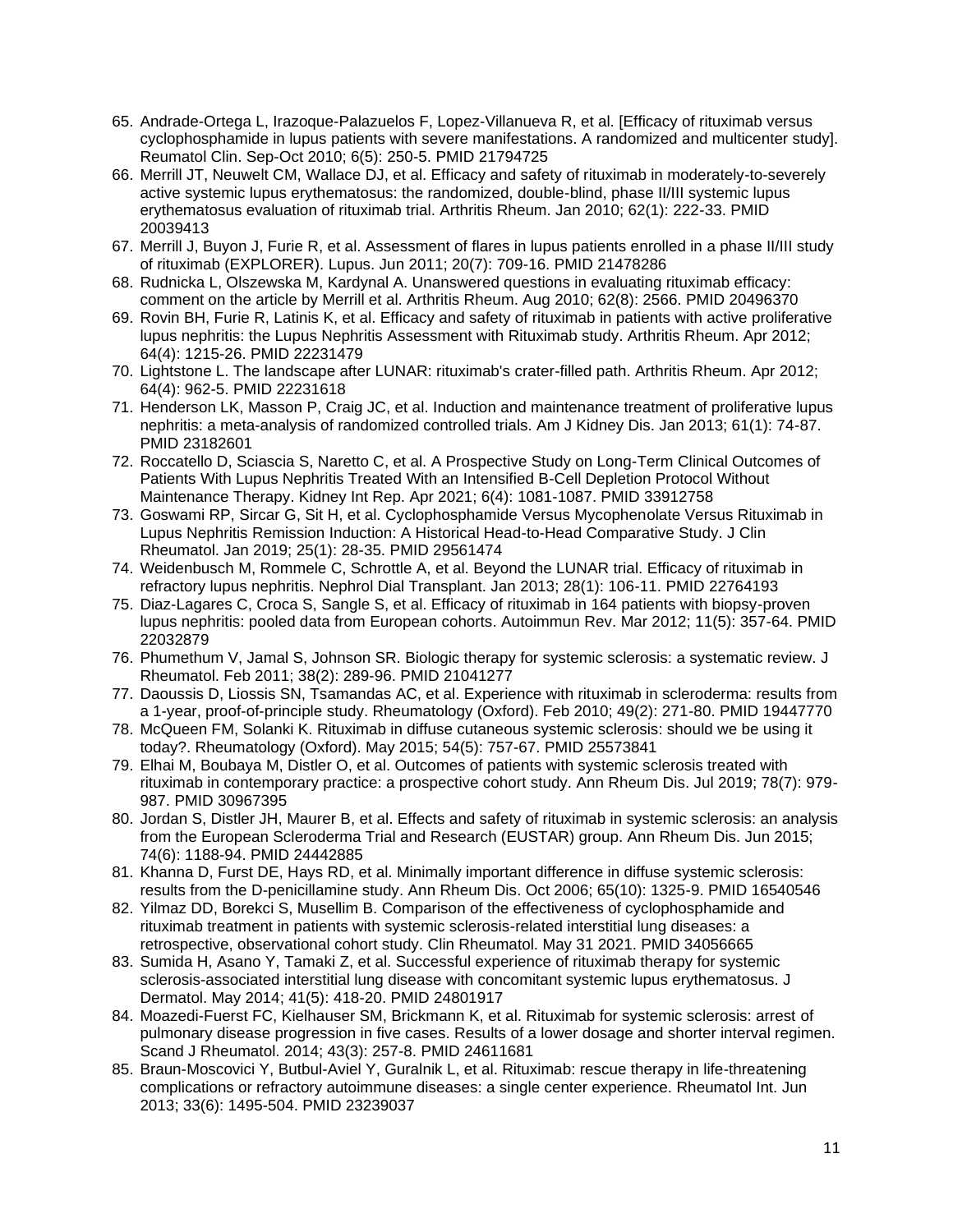- 86. Daoussis D, Liossis SN, Tsamandas AC, et al. Effect of long-term treatment with rituximab on pulmonary function and skin fibrosis in patients with diffuse systemic sclerosis. Clin Exp Rheumatol. Mar-Apr 2012; 30(2 Suppl 71): S17-22. PMID 22244622
- 87. Khor CG, Chen XL, Lin TS, et al. Rituximab for refractory digital infarcts and ulcers in systemic sclerosis. Clin Rheumatol. Jul 2014; 33(7): 1019-20. PMID 24722688
- 88. Smith V, Piette Y, van Praet JT, et al. Two-year results of an open pilot study of a 2-treatment course with rituximab in patients with early systemic sclerosis with diffuse skin involvement. J Rheumatol. Jan 2013; 40(1): 52-7. PMID 23118116
- 89. Chartrand S, Swigris JJ, Peykova L, et al. Rituximab for the treatment of connective tissue diseaseassociated interstitial lung disease. Sarcoidosis Vasc Diffuse Lung Dis. Jan 15 2016; 32(4): 296-304. PMID 26847096
- 90. He D, Guo R, Zhang F, et al. Rituximab for relapsing-remitting multiple sclerosis. Cochrane Database Syst Rev. Dec 06 2013; (12): CD009130. PMID 24310855
- 91. Hauser SL, Waubant E, Arnold DL, et al. B-cell depletion with rituximab in relapsing-remitting multiple sclerosis. N Engl J Med. Feb 14 2008; 358(7): 676-88. PMID 18272891
- 92. Daumer M, Neuhaus A, Morrissey S, et al. MRI as an outcome in multiple sclerosis clinical trials. Neurology. Feb 24 2009; 72(8): 705-11. PMID 19073945
- 93. Goodin DS, Traboulsee A, Knappertz V, et al. Relationship between early clinical characteristics and long term disability outcomes: 16 year cohort study (follow-up) of the pivotal interferon -1b trial in multiple sclerosis. J Neurol Neurosurg Psychiatry. Mar 2012; 83(3): 282-7. PMID 22193561
- 94. Castillo-Trivino T, Braithwaite D, Bacchetti P, et al. Rituximab in relapsing and progressive forms of multiple sclerosis: a systematic review. PLoS One. 2013; 8(7): e66308. PMID 23843952
- 95. Hawker K, O'Connor P, Freedman MS, et al. Rituximab in patients with primary progressive multiple sclerosis: results of a randomized double-blind placebo-controlled multicenter trial. Ann Neurol. Oct 2009; 66(4): 460-71. PMID 19847908
- 96. Bar-Or A, Calabresi PA, Arnold D, et al. Rituximab in relapsing-remitting multiple sclerosis: a 72 week, open-label, phase I trial. Ann Neurol. Mar 2008; 63(3): 395-400. PMID 18383069
- 97. Naismith RT, Piccio L, Lyons JA, et al. Rituximab add-on therapy for breakthrough relapsing multiple sclerosis: a 52-week phase II trial. Neurology. Jun 08 2010; 74(23): 1860-7. PMID 20530322
- 98. Scotti B, Disanto G, Sacco R, et al. Effectiveness and safety of Rituximab in multiple sclerosis: an observational study from Southern Switzerland. PLoS One. 2018; 13(5): e0197415. PMID 29758075
- 99. Cheshmavar M, Mirmosayyeb O, Badihian N, et al. Rituximab and glatiramer acetate in secondary progressive multiple sclerosis: A randomized clinical trial. Acta Neurol Scand. Feb 2021; 143(2): 178- 187. PMID 32897569
- 100. Hu Y, Nie H, Yu HH, et al. Efficacy and safety of rituximab for relapsing-remitting multiple sclerosis: A systematic review and meta-analysis. Autoimmun Rev. May 2019; 18(5): 542-548. PMID 30844555
- 101. Alcala C, Gascon F, Perez-Miralles F, et al. Treatment with alemtuzumab or rituximab after fingolimod withdrawal in relapsing-remitting multiple sclerosis is effective and safe. J Neurol. Mar 2019; 266(3): 726-734. PMID 30661133
- 102. Yamout BI, El-Ayoubi NK, Nicolas J, et al. Safety and Efficacy of Rituximab in Multiple Sclerosis: A Retrospective Observational Study. J Immunol Res. 2018; 2018: 9084759. PMID 30539030
- 103. Salzer J, Svenningsson R, Alping P, et al. Rituximab in multiple sclerosis: A retrospective observational study on safety and efficacy. Neurology. Nov 15 2016; 87(20): 2074-2081. PMID 27760868
- 104. Waubant E, Cross A. MS and related disorders: groundbreaking news. Lancet Neurol. Jan 2014; 13(1): 11-3. PMID 24331785
- 105. Jarius S, Wildemann B. Aquaporin-4 antibodies (NMO-IgG) as a serological marker of neuromyelitis optica: a critical review of the literature. Brain Pathol. Nov 2013; 23(6): 661-83. PMID 24118483
- 106. Frohman EM, Wingerchuk DM. Clinical practice. Transverse myelitis. N Engl J Med. Aug 05 2010; 363(6): 564-72. PMID 20818891
- 107. Wingerchuk DM, Lennon VA, Pittock SJ, et al. Revised diagnostic criteria for neuromyelitis optica. Neurology. May 23 2006; 66(10): 1485-9. PMID 16717206
- 108. Scott TF, Frohman EM, De Seze J, et al. Evidence-based guideline: clinical evaluation and treatment of transverse myelitis: report of the Therapeutics and Technology Assessment Subcommittee of the American Academy of Neurology. Neurology. Dec 13 2011; 77(24): 2128-34. PMID 22156988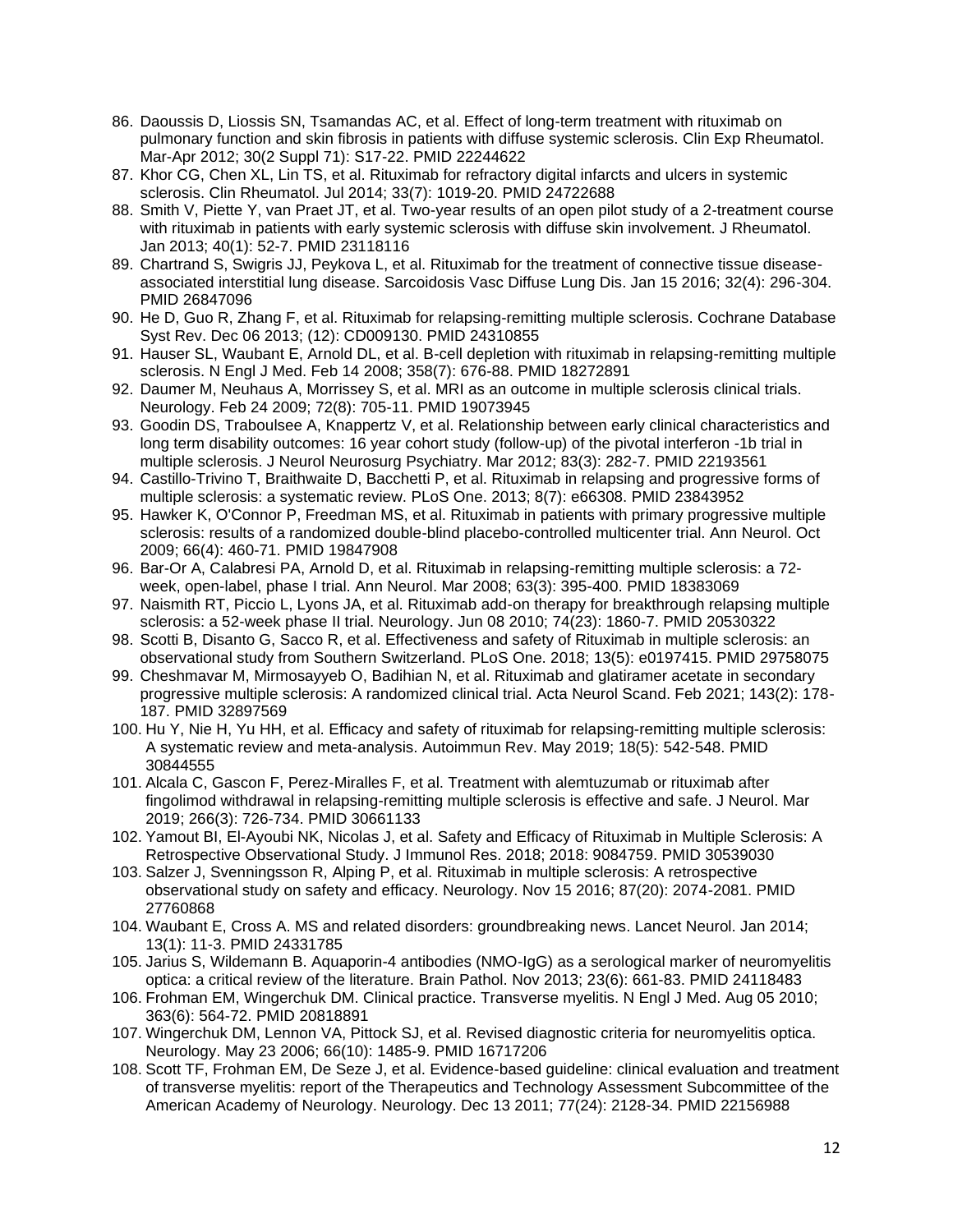- 109. Trebst C, Jarius S, Berthele A, et al. Update on the diagnosis and treatment of neuromyelitis optica: recommendations of the Neuromyelitis Optica Study Group (NEMOS). J Neurol. Jan 2014; 261(1): 1- 16. PMID 24272588
- 110. Gao F, Chai B, Gu C, et al. Effectiveness of rituximab in neuromyelitis optica: a meta-analysis. BMC Neurol. Mar 06 2019; 19(1): 36. PMID 30841862
- 111. Kim SH, Jeong IH, Hyun JW, et al. Treatment Outcomes With Rituximab in 100 Patients With Neuromyelitis Optica: Influence of FCGR3A Polymorphisms on the Therapeutic Response to Rituximab. JAMA Neurol. Sep 2015; 72(9): 989-95. PMID 26167726
- 112. Damato V, Evoli A, Iorio R. Efficacy and Safety of Rituximab Therapy in Neuromyelitis Optica Spectrum Disorders: A Systematic Review and Meta-analysis. JAMA Neurol. Nov 01 2016; 73(11): 1342-1348. PMID 27668357
- 113. Radaelli M, Moiola L, Sangalli F, et al. Neuromyelitis optica spectrum disorders: long-term safety and efficacy of rituximab in Caucasian patients. Mult Scler. Apr 2016; 22(4): 511-9. PMID 26199350
- 114. Nikoo Z, Badihian S, Shaygannejad V, et al. Comparison of the efficacy of azathioprine and rituximab in neuromyelitis optica spectrum disorder: a randomized clinical trial. J Neurol. Sep 2017; 264(9): 2003-2009. PMID 28831548
- 115. Torres J, Pruitt A, Balcer L, et al. Analysis of the treatment of neuromyelitis optica. J Neurol Sci. Apr 15 2015; 351(1-2): 31-35. PMID 25727350
- 116. Mealy MA, Wingerchuk DM, Palace J, et al. Comparison of relapse and treatment failure rates among patients with neuromyelitis optica: multicenter study of treatment efficacy. JAMA Neurol. Mar 2014; 71(3): 324-30. PMID 24445513
- 117. Tandan R, Hehir MK, Waheed W, et al. Rituximab treatment of myasthenia gravis: A systematic review. Muscle Nerve. Aug 2017; 56(2): 185-196. PMID 28164324
- 118. Hehir MK, Hobson-Webb LD, Benatar M, et al. Rituximab as treatment for anti-MuSK myasthenia gravis: Multicenter blinded prospective review. Neurology. Sep 05 2017; 89(10): 1069-1077. PMID 28801338
- 119. Brauner S, Eriksson-Dufva A, Hietala MA, et al. Comparison Between Rituximab Treatment for New-Onset Generalized Myasthenia Gravis and Refractory Generalized Myasthenia Gravis. JAMA Neurol. Aug 01 2020; 77(8): 974-981. PMID 32364568
- 120. Dahan K, Debiec H, Plaisier E, et al. Rituximab for Severe Membranous Nephropathy: A 6-Month Trial with Extended Follow-Up. J Am Soc Nephrol. Jan 2017; 28(1): 348-358. PMID 27352623
- 121. Fervenza FC, Appel GB, Barbour SJ, et al. Rituximab or Cyclosporine in the Treatment of Membranous Nephropathy. N Engl J Med. Jul 04 2019; 381(1): 36-46. PMID 31269364
- 122. Fernandez-Juarez G, Rojas-Rivera J, Logt AV, et al. The STARMEN trial indicates that alternating treatment with corticosteroids and cyclophosphamide is superior to sequential treatment with tacrolimus and rituximab in primary membranous nephropathy. Kidney Int. Apr 2021; 99(4): 986-998. PMID 33166580
- 123. Scolari F, Delbarba E, Santoro D, et al. Rituximab or Cyclophosphamide in the Treatment of Membranous Nephropathy: The RI-CYCLO Randomized Trial. J Am Soc Nephrol. Mar 01 2021. PMID 33649098
- 124. Ruggenenti P, Cravedi P, Chianca A, et al. Rituximab in idiopathic membranous nephropathy. J Am Soc Nephrol. Aug 2012; 23(8): 1416-25. PMID 22822077
- 125. Fervenza FC, Abraham RS, Erickson SB, et al. Rituximab therapy in idiopathic membranous nephropathy: a 2-year study. Clin J Am Soc Nephrol. Dec 2010; 5(12): 2188-98. PMID 20705965
- 126. Moroni G, Depetri F, Del Vecchio L, et al. Low-dose rituximab is poorly effective in patients with primary membranous nephropathy. Nephrol Dial Transplant. Oct 01 2017; 32(10): 1691-1696. PMID 27387472
- 127. Xue C, Yang B, Xu J, et al. Efficacy and safety of rituximab in adult frequent-relapsing or steroiddependent minimal change disease or focal segmental glomerulosclerosis: a systematic review and meta-analysis. Clin Kidney J. Apr 2021; 14(4): 1042-1054. PMID 34094516
- 128. Jellouli M, Charfi R, Maalej B, et al. Rituximab in The Management of Pediatric Steroid-Resistant Nephrotic Syndrome: A Systematic Review. J Pediatr. Jun 2018; 197: 191-197.e1. PMID 29680473
- 129. Ravani P, Rossi R, Bonanni A, et al. Rituximab in Children with Steroid-Dependent Nephrotic Syndrome: A Multicenter, Open-Label, Noninferiority, Randomized Controlled Trial. J Am Soc Nephrol. Sep 2015; 26(9): 2259-66. PMID 25592855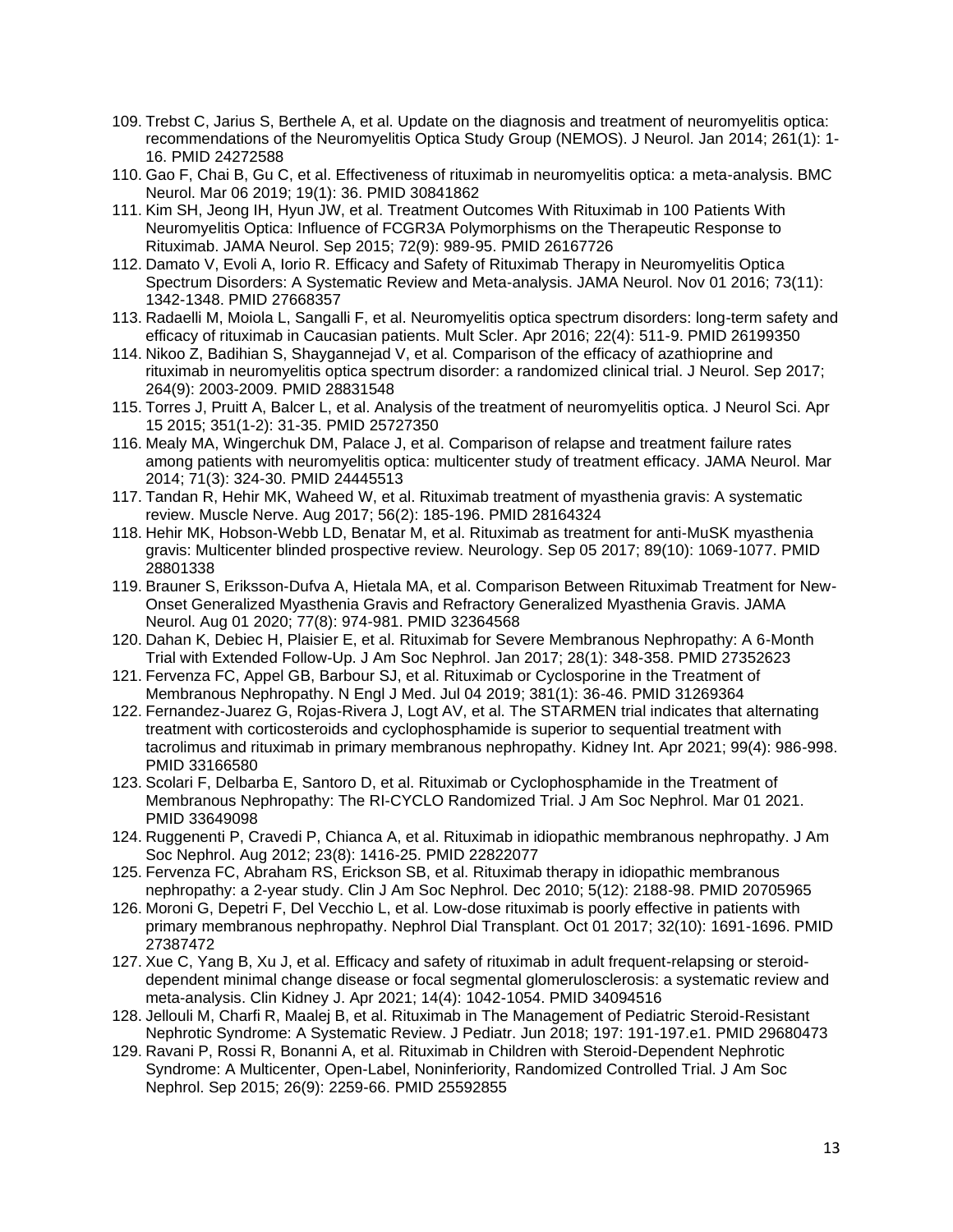- 130. Iijima K, Sako M, Nozu K, et al. Rituximab for childhood-onset, complicated, frequently relapsing nephrotic syndrome or steroid-dependent nephrotic syndrome: a multicentre, double-blind, randomised, placebo-controlled trial. Lancet. Oct 04 2014; 384(9950): 1273-81. PMID 24965823
- 131. Boumediene A, Vachin P, Sendeyo K, et al. NEPHRUTIX: A randomized, double-blind, placebo vs Rituximab-controlled trial assessing T-cell subset changes in Minimal Change Nephrotic Syndrome. J Autoimmun. Mar 2018; 88: 91-102. PMID 29056249
- 132. Hoseini R, Sabzian K, Otukesh H, et al. Efficacy and Safety of Rituximab in Children With Steroidand Cyclosporine-resistant and Steroid- and Cyclosporine-dependent Nephrotic Syndrome. Iran J Kidney Dis. Jan 2018; 12(1): 27-32. PMID 29421774
- 133. Dignan FL, Amrolia P, Clark A, et al. Diagnosis and management of chronic graft-versus-host disease. Br J Haematol. Jul 2012; 158(1): 46-61. PMID 22533811
- 134. Wolff D, Schleuning M, von Harsdorf S, et al. Consensus Conference on Clinical Practice in Chronic GVHD: Second-Line Treatment of Chronic Graft-versus-Host Disease. Biol Blood Marrow Transplant. Jan 2011; 17(1): 1-17. PMID 20685255
- 135. Kharfan-Dabaja MA, Mhaskar AR, Djulbegovic B, et al. Efficacy of rituximab in the setting of steroidrefractory chronic graft-versus-host disease: a systematic review and meta-analysis. Biol Blood Marrow Transplant. Sep 2009; 15(9): 1005-13. PMID 19660713
- 136. Cutler C, Kim HT, Bindra B, et al. Rituximab prophylaxis prevents corticosteroid-requiring chronic GVHD after allogeneic peripheral blood stem cell transplantation: results of a phase 2 trial. Blood. Aug 22 2013; 122(8): 1510-7. PMID 23861248
- 137. Arai S, Sahaf B, Narasimhan B, et al. Prophylactic rituximab after allogeneic transplantation decreases B-cell alloimmunity with low chronic GVHD incidence. Blood. Jun 21 2012; 119(25): 6145- 54. PMID 22563089
- 138. Kim SJ, Lee JW, Jung CW, et al. Weekly rituximab followed by monthly rituximab treatment for steroid-refractory chronic graft-versus-host disease: results from a prospective, multicenter, phase II study. Haematologica. Nov 2010; 95(11): 1935-42. PMID 20663943
- 139. Pavletic SZ, Martin P, Lee SJ, et al. Measuring therapeutic response in chronic graft-versus-host disease: National Institutes of Health Consensus Development Project on Criteria for Clinical Trials in Chronic Graft-versus-Host Disease: IV. Response Criteria Working Group report. Biol Blood Marrow Transplant. Mar 2006; 12(3): 252-66. PMID 16503494
- 140. Vo AA, Choi J, Cisneros K, et al. Benefits of rituximab combined with intravenous immunoglobulin for desensitization in kidney transplant recipients. Transplantation. Aug 15 2014; 98(3): 312-9. PMID 24770617
- 141. Zhao YG, Shi BY, Qian YY, et al. Clinical efficacy of rituximab for acute rejection in kidney transplantation: a meta-analysis. Int Urol Nephrol. Jun 2014; 46(6): 1225-30. PMID 24242738
- 142. Vo AA, Lukovsky M, Toyoda M, et al. Rituximab and intravenous immune globulin for desensitization during renal transplantation. N Engl J Med. Jul 17 2008; 359(3): 242-51. PMID 18635429
- 143. Vo AA, Peng A, Toyoda M, et al. Use of intravenous immune globulin and rituximab for desensitization of highly HLA-sensitized patients awaiting kidney transplantation. Transplantation. May 15 2010; 89(9): 1095-102. PMID 20110854
- 144. Vo AA, Petrozzino J, Yeung K, et al. Efficacy, outcomes, and cost-effectiveness of desensitization using IVIG and rituximab. Transplantation. Mar 27 2013; 95(6): 852-8. PMID 23511212
- 145. Barbosa D, Kahwaji J, Puliyanda D, et al. Polyomavirus BK viremia in kidney transplant recipients after desensitization with IVIG and rituximab. Transplantation. Apr 15 2014; 97(7): 755-61. PMID 24686425
- 146. Jordan SC, Reinsmoen N, Lai CH, et al. Novel immunotherapeutic approaches to improve rates and outcomes of transplantation in sensitized renal allograft recipients. Discov Med. Mar 2012; 13(70): 235-45. PMID 22463800
- 147. Kidney Disease: Improving Global Outcomes (KDIGO) Transplant Work Group. KDIGO clinical practice guideline for the care of kidney transplant recipients. Am J Transplant. 2009;9(Suppl 3):S1- S157. PMID
- 148. van den Hoogen MW, Kamburova EG, Baas MC, et al. Rituximab as induction therapy after renal transplantation: a randomized, double-blind, placebo-controlled study of efficacy and safety. Am J Transplant. Feb 2015; 15(2): 407-16. PMID 25612493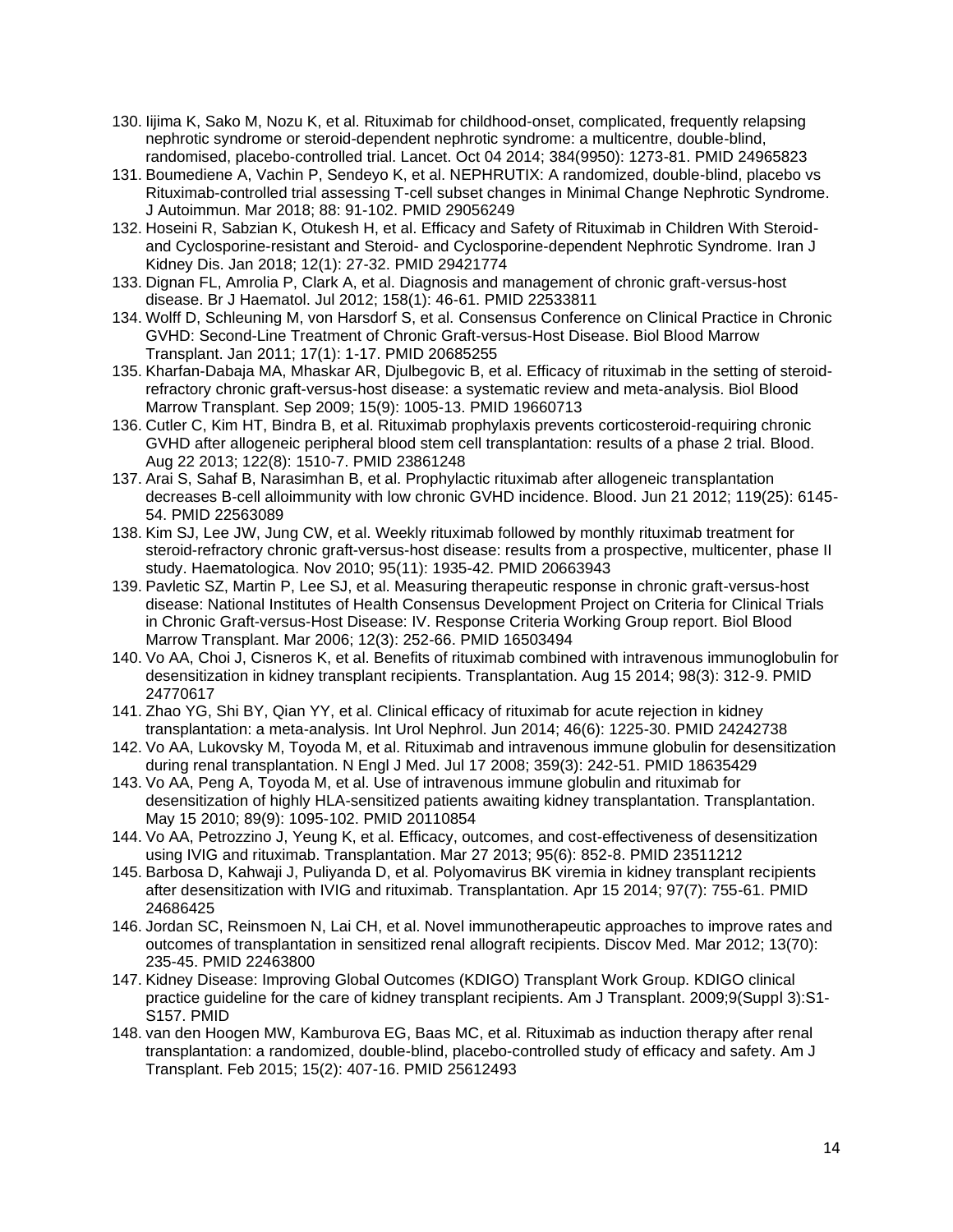- 149. Tyden G, Genberg H, Tollemar J, et al. A randomized, doubleblind, placebo-controlled, study of single-dose rituximab as induction in renal transplantation. Transplantation. May 15 2009; 87(9): 1325-9. PMID 19424032
- 150. Costanzo MR, Dipchand A, Starling R, et al. The International Society of Heart and Lung Transplantation Guidelines for the care of heart transplant recipients. J Heart Lung Transplant. Aug 2010; 29(8): 914-56. PMID 20643330
- 151. Kobashigawa J, Mehra M, West L, et al. Report from a consensus conference on the sensitized patient awaiting heart transplantation. J Heart Lung Transplant. Mar 2009; 28(3): 213-25. PMID 19285611
- 152. Roberts DM, Jiang SH, Chadban SJ. The treatment of acute antibody-mediated rejection in kidney transplant recipients-a systematic review. Transplantation. Oct 27 2012; 94(8): 775-83. PMID 23032865
- 153. Sautenet B, Blancho G, Buchler M, et al. One-year Results of the Effects of Rituximab on Acute Antibody-Mediated Rejection in Renal Transplantation: RITUX ERAH, a Multicenter Double-blind Randomized Placebo-controlled Trial. Transplantation. Feb 2016; 100(2): 391-9. PMID 26555944
- 154. Zarkhin V, Li L, Kambham N, et al. A randomized, prospective trial of rituximab for acute rejection in pediatric renal transplantation. Am J Transplant. Dec 2008; 8(12): 2607-17. PMID 18808404
- 155. Neuhaus K, Hohlfelder B, Bollinger J, et al. Antibody-Mediated Rejection Management Following Lung Transplantation. Ann Pharmacother. Apr 26 2021: 10600280211012410. PMID 33899550
- 156. Ravichandran AK, Schilling JD, Novak E, et al. Rituximab is associated with improved survival in cardiac allograft patients with antibody-mediated rejection: a single center review. Clin Transplant. Nov-Dec 2013; 27(6): 961-7. PMID 24304378
- 157. Lanzoni G, Oikawa T, Wang Y, et al. Concise review: clinical programs of stem cell therapies for liver and pancreas. Stem Cells. Oct 2013; 31(10): 2047-60. PMID 23873634
- 158. Drachenberg CB, Odorico J, Demetris AJ, et al. Banff schema for grading pancreas allograft rejection: working proposal by a multi-disciplinary international consensus panel. Am J Transplant. Jun 2008; 8(6): 1237-49. PMID 18444939
- 159. Barton FB, Rickels MR, Alejandro R, et al. Improvement in outcomes of clinical islet transplantation: 1999-2010. Diabetes Care. Jul 2012; 35(7): 1436-45. PMID 22723582
- 160. Torrealba JR, Samaniego M, Pascual J, et al. C4d-positive interacinar capillaries correlates with donor-specific antibody-mediated rejection in pancreas allografts. Transplantation. Dec 27 2008; 86(12): 1849-56. PMID 19104433
- 161. Vendrame F, Pileggi A, Laughlin E, et al. Recurrence of type 1 diabetes after simultaneous pancreas-kidney transplantation, despite immunosuppression, is associated with autoantibodies and pathogenic autoreactive CD4 T-cells. Diabetes. Apr 2010; 59(4): 947-57. PMID 20086230
- 162. Melcher ML, Olson JL, Baxter-Lowe LA, et al. Antibody-mediated rejection of a pancreas allograft. Am J Transplant. Feb 2006; 6(2): 423-8. PMID 16426331
- 163. Hahn BH, McMahon MA, Wilkinson A, et al. American College of Rheumatology guidelines for screening, treatment, and management of lupus nephritis. Arthritis Care Res (Hoboken). Jun 2012; 64(6): 797-808. PMID 22556106
- 164. Lee AS, Scofield RH, Hammitt KM, et al. Consensus Guidelines for Evaluation and Management of Pulmonary Disease in Sjogren's. Chest. Feb 2021; 159(2): 683-698. PMID 33075377
- 165. Chung SA, Langford CA, Maz M, et al. 2021 American College of Rheumatology/Vasculitis Foundation Guideline for the Management of Antineutrophil Cytoplasmic Antibody-Associated Vasculitis. Arthritis Rheumatol. Aug 2021; 73(8): 1366-1383. PMID 34235894
- 166. Neunert C, Lim W, Crowther M, et al. The American Society of Hematology 2011 evidence-based practice guideline for immune thrombocytopenia. Blood. Apr 21 2011; 117(16): 4190-207. PMID 21325604
- 167. Neunert C, Terrell DR, Arnold DM, et al. American Society of Hematology 2019 guidelines for immune thrombocytopenia. Blood Adv. Dec 10 2019; 3(23): 3829-3866. PMID 31794604
- 168. National Institute for Health and Care Excellence (NICE). Multiple sclerosis in adults: management [CG186]. 2014; https://www.nice.org.uk/guidance/cg186/resources/multiple-sclerosis-in-adultsmanagement-pdf-35109816059077. Accessed August 30, 2021.
- 169. Rae-Grant A, Day GS, Marrie RA, et al. Practice guideline recommendations summary: Diseasemodifying therapies for adults with multiple sclerosis: Report of the Guideline Development,